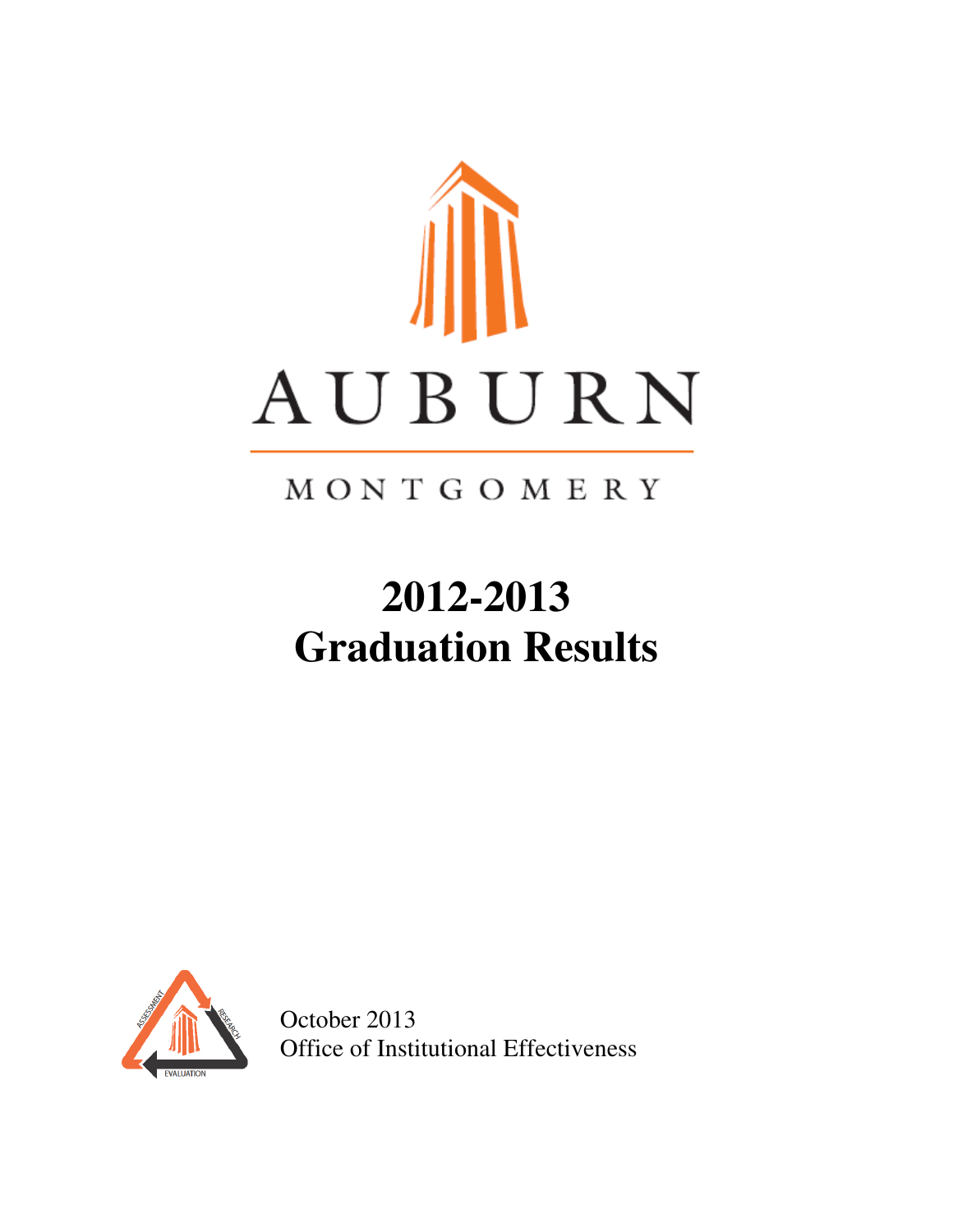# **Table of Contents**

| $\label{lem:1} \mbox{Introduction} \,\, \ldots \,\, \ldots \,\, \ldots \,\, \ldots \,\, \ldots \,\, \ldots \,\, \ldots \,\, \ldots \,\, \ldots \,\, \ldots \,\, \ldots \,\, \ldots \,\, \ldots \,\, \ldots \,\, \ldots \,\, \ldots \,\, \ldots \,\, \ldots \,\, \ldots \,\, \ldots \,\, \ldots \,\, \ldots \,\, \ldots \,\, \ldots \,\, \ldots \,\, \ldots \,\, \ldots \,\, \ldots \,\, \ldots \,\, \ldots \,\, \ldots \,\, \ldots \,\, \ldots \,\, \ldots \,\,$ |
|------------------------------------------------------------------------------------------------------------------------------------------------------------------------------------------------------------------------------------------------------------------------------------------------------------------------------------------------------------------------------------------------------------------------------------------------------------------|
|                                                                                                                                                                                                                                                                                                                                                                                                                                                                  |
|                                                                                                                                                                                                                                                                                                                                                                                                                                                                  |
|                                                                                                                                                                                                                                                                                                                                                                                                                                                                  |
|                                                                                                                                                                                                                                                                                                                                                                                                                                                                  |
|                                                                                                                                                                                                                                                                                                                                                                                                                                                                  |
|                                                                                                                                                                                                                                                                                                                                                                                                                                                                  |
|                                                                                                                                                                                                                                                                                                                                                                                                                                                                  |
|                                                                                                                                                                                                                                                                                                                                                                                                                                                                  |
|                                                                                                                                                                                                                                                                                                                                                                                                                                                                  |
|                                                                                                                                                                                                                                                                                                                                                                                                                                                                  |
|                                                                                                                                                                                                                                                                                                                                                                                                                                                                  |
|                                                                                                                                                                                                                                                                                                                                                                                                                                                                  |
|                                                                                                                                                                                                                                                                                                                                                                                                                                                                  |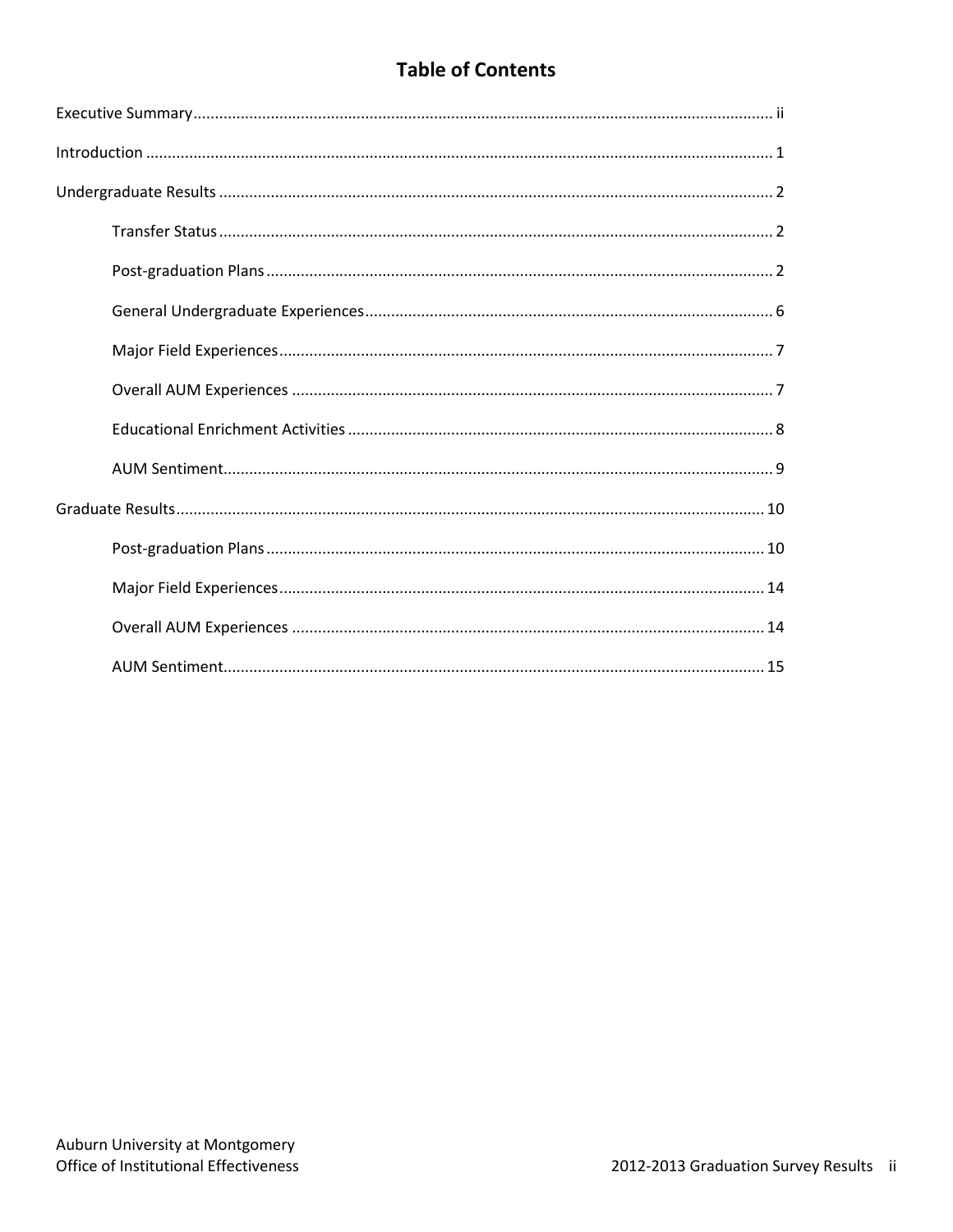### **Executive Summary**

Seniors and graduate students are asked to respond to a graduation survey at the end of the semester that they are registered for graduation. In the 2012-2013 academic year (Fall, Spring, and Summer semesters), 241 (19.7%) students completed the survey. Of these, a majority (64.3%) were undergraduate students. Survey respondents were fairy representative of actual completers for each school

The majority of undergraduates surveyed began as transfer students, ranging from 50.0% for the school of Liberal Arts to 72.2% for the School of Education. Based on these results, 57.6% of all undergraduate graduating students during the survey period started as transfer students.

While results of the graduation survey should be generalized to the total population with caution, there are several positive points. Of the Auburn University at Montgomery (AUM) undergraduate students who anticipated working fulltime after graduation, the percentage securing full-time employment at or near the time of graduation was 50.5%. The School of Nursing showed the highest percentage of students securing employment at 77.8% percent. The lowest percentage of secured employment was in the School of Liberal Arts (22.2%). Approximately two-thirds (66.2%) of graduate students who anticipated working full-time reported securing employment. The reported hourly pay (or converted annual salary) of undergraduate students who secured full-time employment was \$18.99. The hourly pay (or converted annual salary) of graduate students was \$19.14. Both were better than Alabama's per capita income and the national per capita income (converted to hourly rates) for the same period (\$11.29 and \$13.42, respectively).

Of undergraduates, 49.1% were interested in further education in graduate or professional programs. At the time of the survey, 31.1% were offered admission to at least one program. Almost all of these students (89.5%) were offered admission in their first program of choice. Similarly, 38.5% of graduate students who anticipated continuing their graduate education or attending a professional program received acceptance. Over two-thirds (70.0%) were admitted in their first program of choice.

Overall, undergraduate respondents reported being satisfied with how well their undergraduate experiences helped them acquire wide-ranging competencies, such as a broad general education in different fields of knowledge and an ability to think analytically. Of the competencies listed, 80.0% or more students said that they were either somewhat satisfied or very satisfied. Also, almost 90.0% of all AUM graduating seniors were satisfied that their undergraduate experiences challenged them to do their best.

Undergraduate students were also satisfied with their experiences in their major field. The lowest level of satisfaction was with career advising (73.7%). Graduates also expressed a high level of satisfaction with their major field experiences. However, they scored both program advising and career advising lower than other items (74.3% and 73.8% somewhat satisfied or very satisfied with their experiences, respectively).

Approximately 90.0% of undergraduate respondents said that they were either somewhat or very satisfied with their overall experiences at AUM, such as the accessibility of faculty in general, the extent to which campus was free of discrimination, and that the financial investment of attending AUM was worthwhile. Over 80% of graduate students expressed satisfaction with their overall experiences.

Undergraduate students reported involvement in a variety of activities designed to enhance their educational experiences at AUM. Over one-third (37.8%) of these students said that they participated in an internship activity and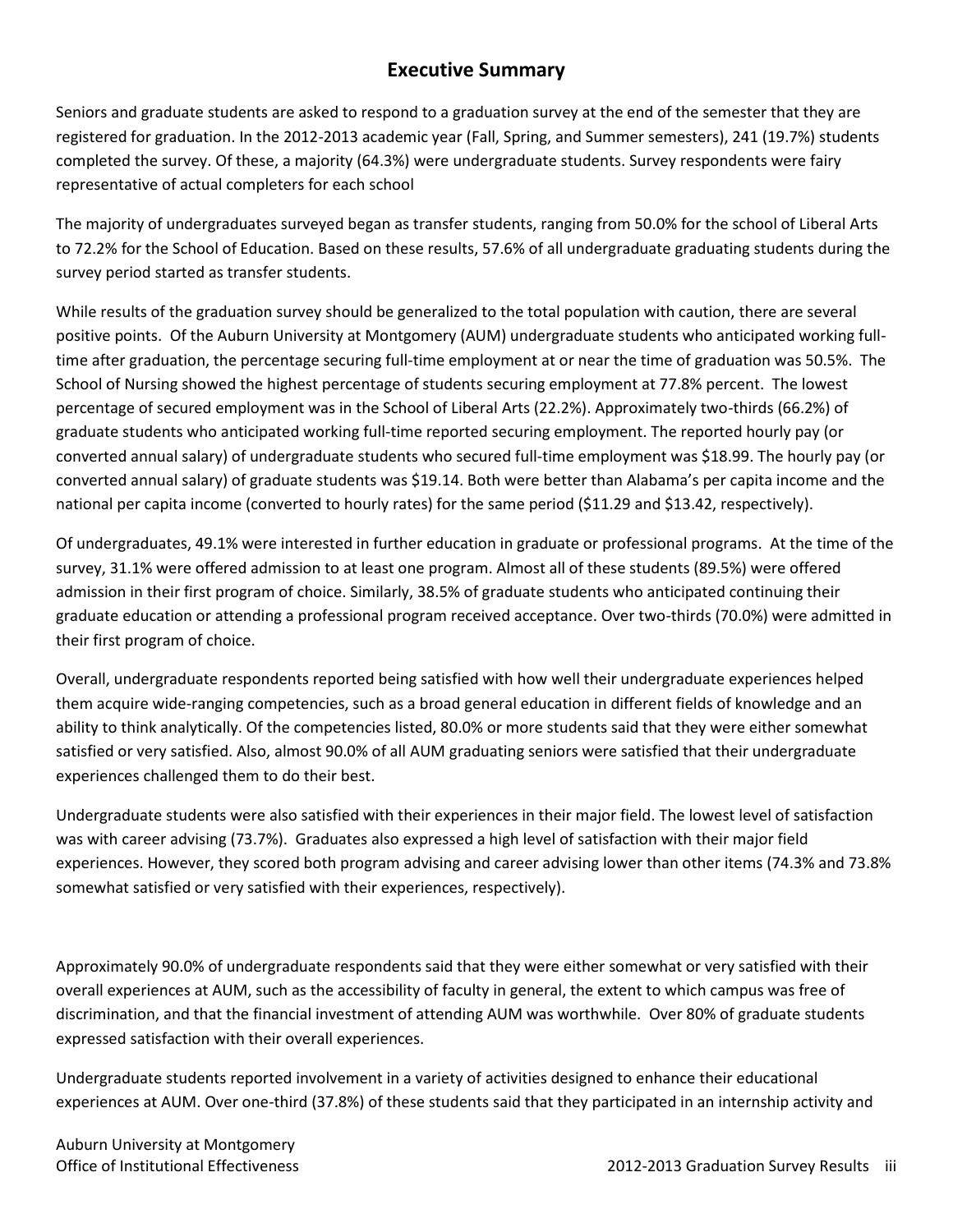43% reported doing community services, either as part of a course, for a program requirement, or as part of an AUM organization or group.

When students were asked if they would start over at AUM if they had to do it again, almost two-thirds (65.1%) of the undergraduate respondents and three-fourths (75.0%) of graduate students agreed that they would. When asked if they would recommend AUM to others, 93.1% of undergraduate respondents and 91.6% of graduate students agreed that they would.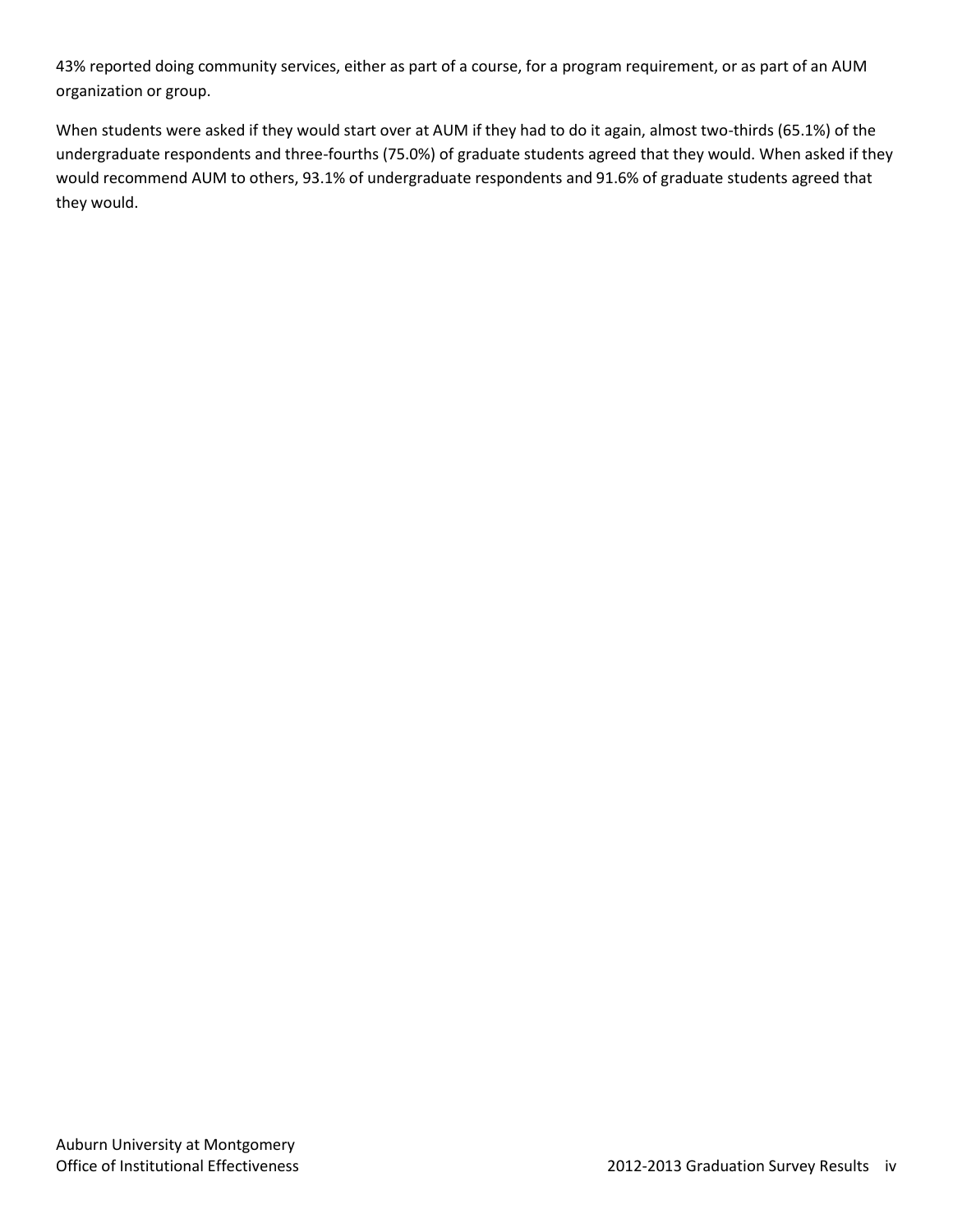#### *Introduction*

At the end of each semester, undergraduate and graduate students who have registered for graduation are asked about their post-graduation plans and their experiences in their major and at AUM, in general. In this report, results are aggregated for the academic year (Fall, Spring, and Summer semesters) and disaggregated by the degree they anticipated receiving. Undergraduate degree-seekers were asked additional questions about their transfer status and their undergraduate experiences.

In 2012-2013, 241 graduating students responded to the survey for a response rate of 19.7%. Of these, 155 (64.3%) were undergraduate students and 86 (35.7%) were graduate students.

|                 | <b>AUM</b><br>$(N=241)$ | <b>Business</b><br>$(n=57)$ | <b>Education</b><br>$(n=65)$ | <b>Liberal</b><br><b>Arts</b><br>$(n=18)$ | <b>Nursing</b><br>$(n=19)$ | <b>Sciences</b><br>$(n=80)$ |
|-----------------|-------------------------|-----------------------------|------------------------------|-------------------------------------------|----------------------------|-----------------------------|
| Undergraduate   | $*156$                  | 45                          | 20                           | 17                                        | 19                         | 54                          |
|                 | (64.3%)                 | (29.0%)                     | (12.9%)                      | (11.0%)                                   | (12.3%)                    | (34.8%)                     |
| <b>Graduate</b> | **85                    | 12                          | 45                           |                                           |                            | 26                          |
|                 | (35.7%)                 | (14.3%)                     | (53.6%)                      | (1.2%)                                    |                            | (31.0%)                     |

\*One undergraduate student did not indicate their school.

\*\*One graduate student did not indicate their school.

All schools were represented at the undergraduate level; all schools except for Nursing (whose students are reported by Auburn University) were represented at the graduate level. With few exceptions, survey respondents were fairly representative of actual completers for each school.

|                 |                         | <b>Business</b> | <b>Education</b> | <b>Liberal Arts</b> | <b>Nursing</b> | <b>Sciences</b> |
|-----------------|-------------------------|-----------------|------------------|---------------------|----------------|-----------------|
| Undergraduate   | <b>Completers</b>       | 27.9%           | 12.7%            | 11.8%               | 19.0%          | 28.6%           |
|                 | <b>Survey Responses</b> | 29.0%           | 12.9%            | 11.0%               | 12.3%          | 34.8%           |
| <b>Graduate</b> | <b>Completers</b>       | 22.1%           | 49.4%            | 2.4%                |                | 26.1%           |
|                 | <b>Survey Responses</b> | 14.3%           | 53.6%            | 1.2%                |                | 31.0%           |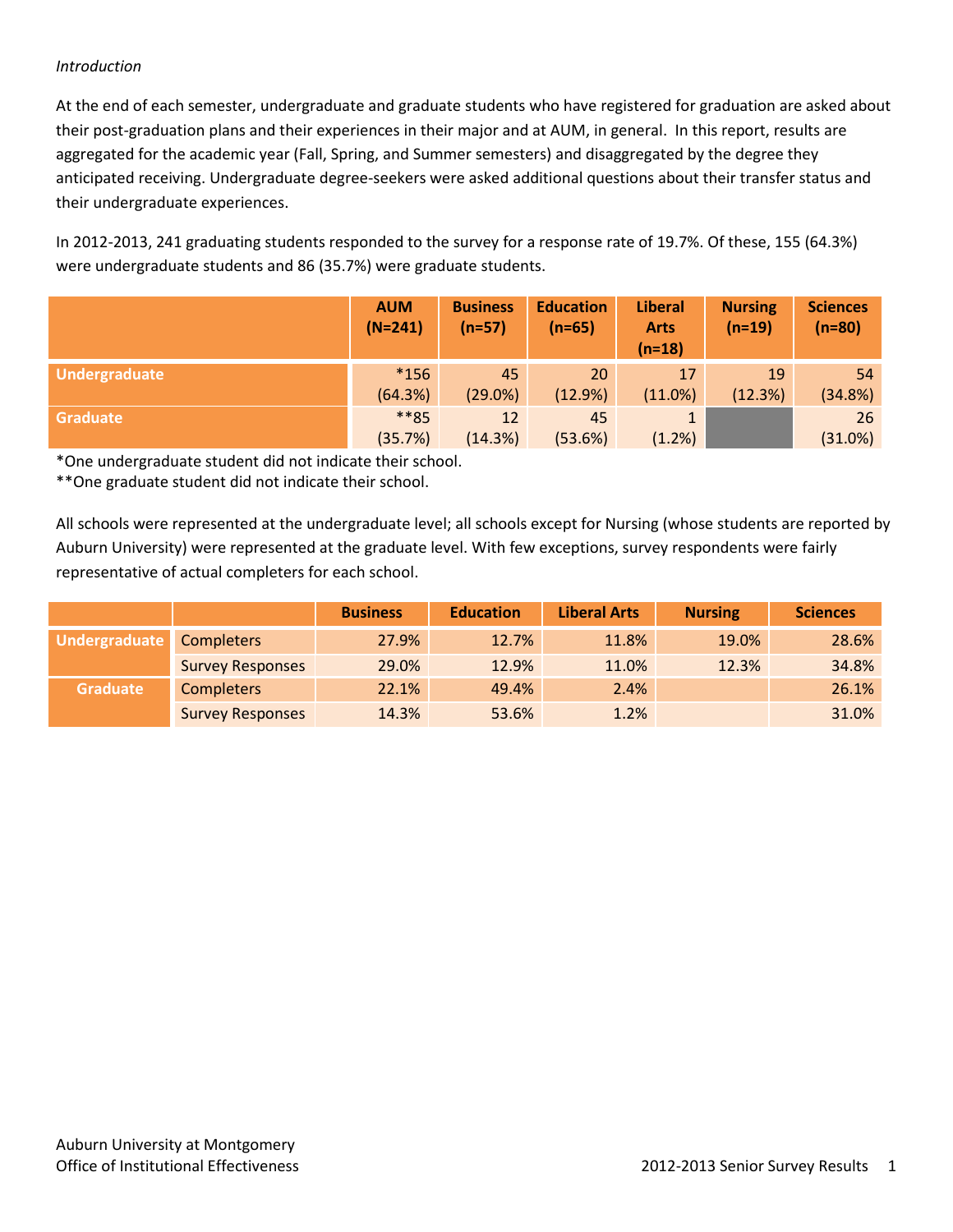# **Undergraduate Results**

#### *Transfer Status*

Of the graduating seniors who answered the survey, most (57.6%) transferred to AUM after attending another school. This was especially true of students in the Schools of Education and Nursing (72.2% and 70.6%, respectively). Students who graduated from the School of Liberal Arts were more likely than those from other schools to start and complete their coursework at AUM (50.0%).

|                                                       | <b>AUM</b><br>$(n=151)$ | <b>Business</b><br>$(n=36)$ | <b>Education</b><br>$(n=18)$ | <b>Liberal</b><br><b>Arts</b><br>$(n=28)$ | <b>Nursing</b><br>$(n=8)$ | <b>Sciences</b><br>$(n=33)$ |
|-------------------------------------------------------|-------------------------|-----------------------------|------------------------------|-------------------------------------------|---------------------------|-----------------------------|
| <b>Started and Completed all Coursework</b><br>at AUM | 42.4%                   | 44.4%                       | 27.8%                        | 50.0%                                     | 29.4%                     | 46.3%                       |
| <b>Transferred to AUM</b>                             | 57.6%                   | 55.6%                       | 72.2%                        | 50.0%                                     | 70.6%                     | 53.7%                       |

#### *Post-graduation Plans*

Undergraduate students were asked if they planned on obtaining further education or gaining employment after graduation. A majority of students in each school anticipated working full-time after graduation.

|                                                                                 | <b>AUM</b><br>$(n=155)$ | <b>Business</b><br>$(n=44)$ | <b>Education</b><br>$(n=20)$ | <b>Liberal</b><br><b>Arts</b><br>$(n=17)$ | <b>Nursing</b><br>$(n=19)$ | <b>Sciences</b><br>$(n=54)$ |
|---------------------------------------------------------------------------------|-------------------------|-----------------------------|------------------------------|-------------------------------------------|----------------------------|-----------------------------|
| <b>Full-time Employment</b>                                                     | 42.6%                   | 36.4%                       | 45.0%                        | 41.2%                                     | 68.4%                      | 38.9%                       |
| <b>Part-time Employment</b>                                                     | 1.9%                    | 2.3%                        | 0.0%                         | 5.9%                                      | 0.0%                       | 1.9%                        |
| <b>Additional Undergraduate Education</b>                                       | 2.6%                    | 4.5%                        | 0.0%                         | 5.9%                                      | 0.0%                       | 1.9%                        |
| <b>Graduate/Professional School</b>                                             | 18.1%                   | 18.2%                       | 10.0%                        | 35.3%                                     | 5.3%                       | 20.4%                       |
| <b>Full-time Employment</b><br>and<br><b>Additional Undergraduate Education</b> | 2.6%                    | 4.5%                        | 0.0%                         | 0.0%                                      | 0.0%                       | 3.7%                        |
| <b>Full-time Employment</b><br>and<br><b>Graduate/Professional School</b>       | 31.0%                   | 29.5%                       | 45.0%                        | 11.8%                                     | 26.3%                      | 33.3%                       |
| <b>Other</b>                                                                    | 1.3%                    | 4.5%                        | 0.0%                         | 0.0%                                      | 0.0%                       | 0.0%                        |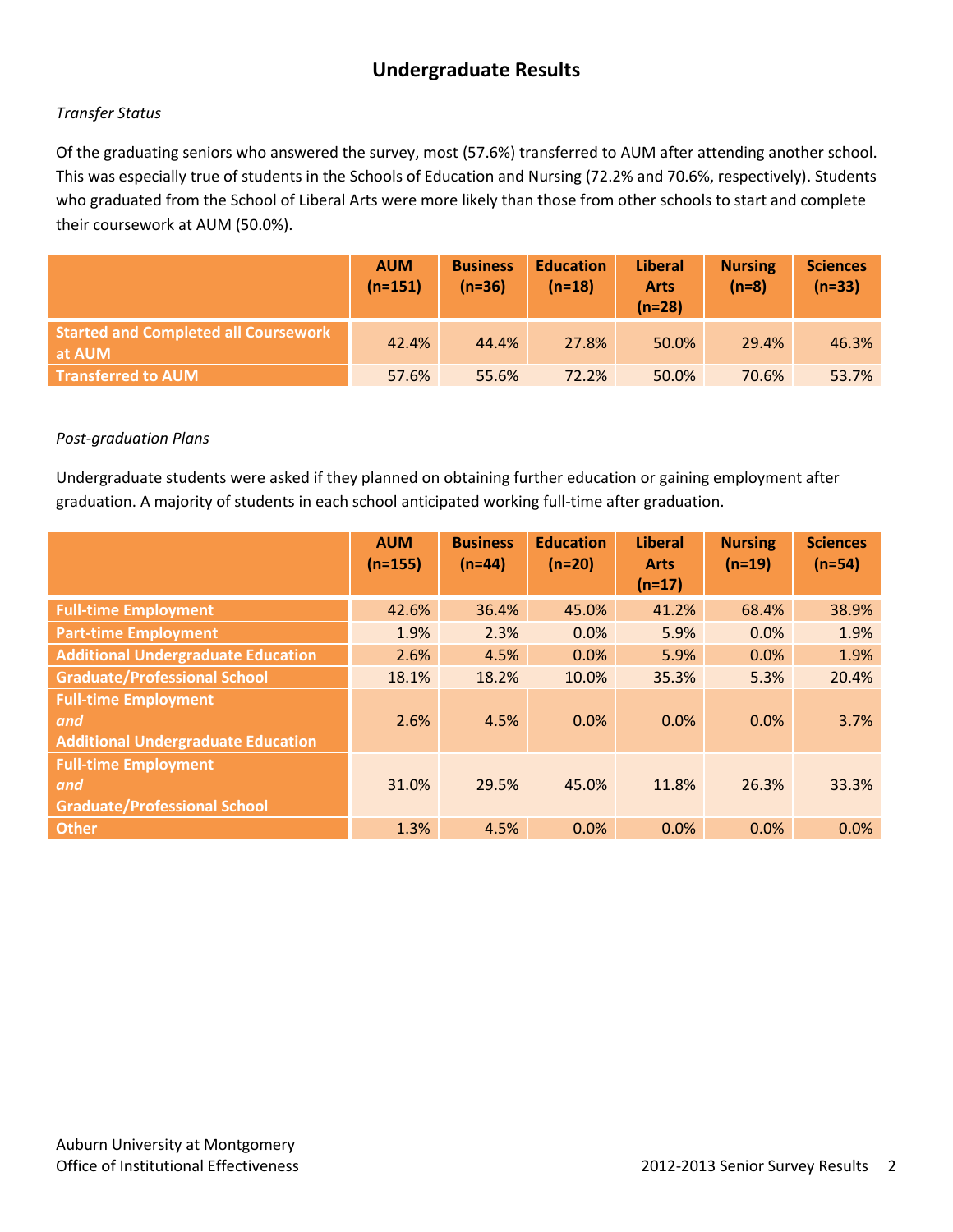Of the undergraduate students who anticipated being employed full-time after graduation, 50.5% of all AUM students had secured positions. Nursing students were most successful in securing positions (77.8%) while students from the Schools of Education and Liberal Arts were least successful (35.3% and 22.2% respectively). Others had been offered positions that they had not yet accepted. With the exception of Liberal Arts, students reported that most of the jobs that were obtained were very related to the awarded degree.

|                                          | <b>AUM</b><br>$(n=111)$ | <b>Business</b><br>$(n=29)$ | <b>Education</b><br>$(n=17)$ | <b>Liberal</b><br><b>Arts</b> | <b>Nursing</b><br>$(n=18)$ | <b>Sciences</b><br>$(n=37)$ |
|------------------------------------------|-------------------------|-----------------------------|------------------------------|-------------------------------|----------------------------|-----------------------------|
| <b>Full-time Employment</b>              |                         |                             |                              | $(n=9)$                       |                            |                             |
| <b>Secured Employment</b>                | 50.5%                   | 58.6%                       | 35.3%                        | 22.2%                         | 77.8%                      | 45.9%                       |
| *Very Related to Degree                  | 69.6%                   | 70.6%                       | 100.0%                       | 0.0%                          | 93.3%                      | 43.8%                       |
| <i>*Marginally Related to Degree</i>     | 19.6%                   | 23.5%                       | 0.0%                         | 50.0%                         | 6.7%                       | 31.3%                       |
| <i><b>*Unrelated to Degree</b></i>       | 10.7%                   | 5.9%                        | 0.0%                         | 50.0%                         | 0.0%                       | 25.0%                       |
| <b>Offered Employment (Not Accepted)</b> | 5.4%                    | 3.4%                        | 0.0%                         | 11.1%                         | 5.6%                       | 5.4%                        |
| <b>Not Employed</b>                      | 44.1%                   | 37.9%                       | 64.7%                        | 66.7%                         | 16.7%                      | 48.6%                       |

At least half of all students who said that they secured employment anticipated working in the Tri-County area (Autauga, Elmore, Montgomery counties).

|                                        | <b>AUM</b><br>$(n=50)$ | <b>Business</b><br>$(n=17)$ | <b>Education</b><br>$(n=4)$ | <b>Liberal</b><br><b>Arts</b> | <b>Nursing</b><br>$(n=11)$ | <b>Sciences</b><br>$(n=16)$ |
|----------------------------------------|------------------------|-----------------------------|-----------------------------|-------------------------------|----------------------------|-----------------------------|
| <b>Employer Location</b>               |                        |                             |                             | $(n=2)$                       |                            |                             |
| <b>Tri-County</b>                      | 66.0%                  | 64.7%                       | 50.0%                       | 100.0%                        | 54.5%                      | 75.0%                       |
| <b>Alabama (Outside Tri-County)</b>    | 20.0%                  | 11.8%                       | 25.0%                       | 0.0%                          | 45.5%                      | 12.5%                       |
| <b>United States (Outside Alabama)</b> | 8.0%                   | 5.9%                        | 25.0%                       | 0.0%                          | 0.0%                       | 0.0%                        |
| <b>Another Country</b>                 | 2.0%                   | 5.9%                        | 0.0%                        | 0.0%                          | 0.0%                       | 12.5%                       |
| <b>Multiple Locations</b>              | 4.0%                   | 11.8%                       | 0.0%                        | 0.0%                          | 0.0%                       | 0.0%                        |

According to the most recent data available (2007-2011), Alabama's per capita income was \$11.29. The per capita income for the nation during the same time period was \$13.42. The mean hourly pay of seniors who reported having a secured full-time position was \$18.99. Over two-thirds (66.7%) of all AUM graduating seniors reported a starting income of \$15.00 or greater.

|                        | <b>AUM</b><br>$(n=42)$ | <b>Business</b><br>$(n=15)$ | <b>Education</b><br>$(n=1)$ | <b>Liberal</b><br><b>Arts</b> | <b>Nursing</b><br>$(n=9)$ | <b>Sciences</b><br>$(n=15)$ |
|------------------------|------------------------|-----------------------------|-----------------------------|-------------------------------|---------------------------|-----------------------------|
| <b>Hourly Pay Rate</b> |                        |                             |                             | $(n=2)$                       |                           |                             |
| $<$ \$9.99             | 7.1%                   | 0.0%                        | 0.0%                        | 0.0%                          | 0.0%                      | 20.0%                       |
| \$10.00-\$14.99        | 26.2%                  | 40.0%                       | 0.0%                        | 50.0%                         | 0.0%                      | 26.7%                       |
| \$15.00-\$19.99        | 35.7%                  | 46.7%                       | 0.0%                        | 50.0%                         | 56.6%                     | 13.3%                       |
| \$20.00-\$24.99        | 14.3%                  | 6.7%                        | 0.0%                        | 0.0%                          | 22.2%                     | 20.0%                       |
| \$25.00-\$29.99        | 11.9%                  | 0.0%                        | 0.0%                        | 0.0%                          | 22.2%                     | 20.0%                       |
| $>$ \$29.99            | 4.8%                   | 6.7%                        | 100.0%                      | 0.0%                          | 0.0%                      | 0.0%                        |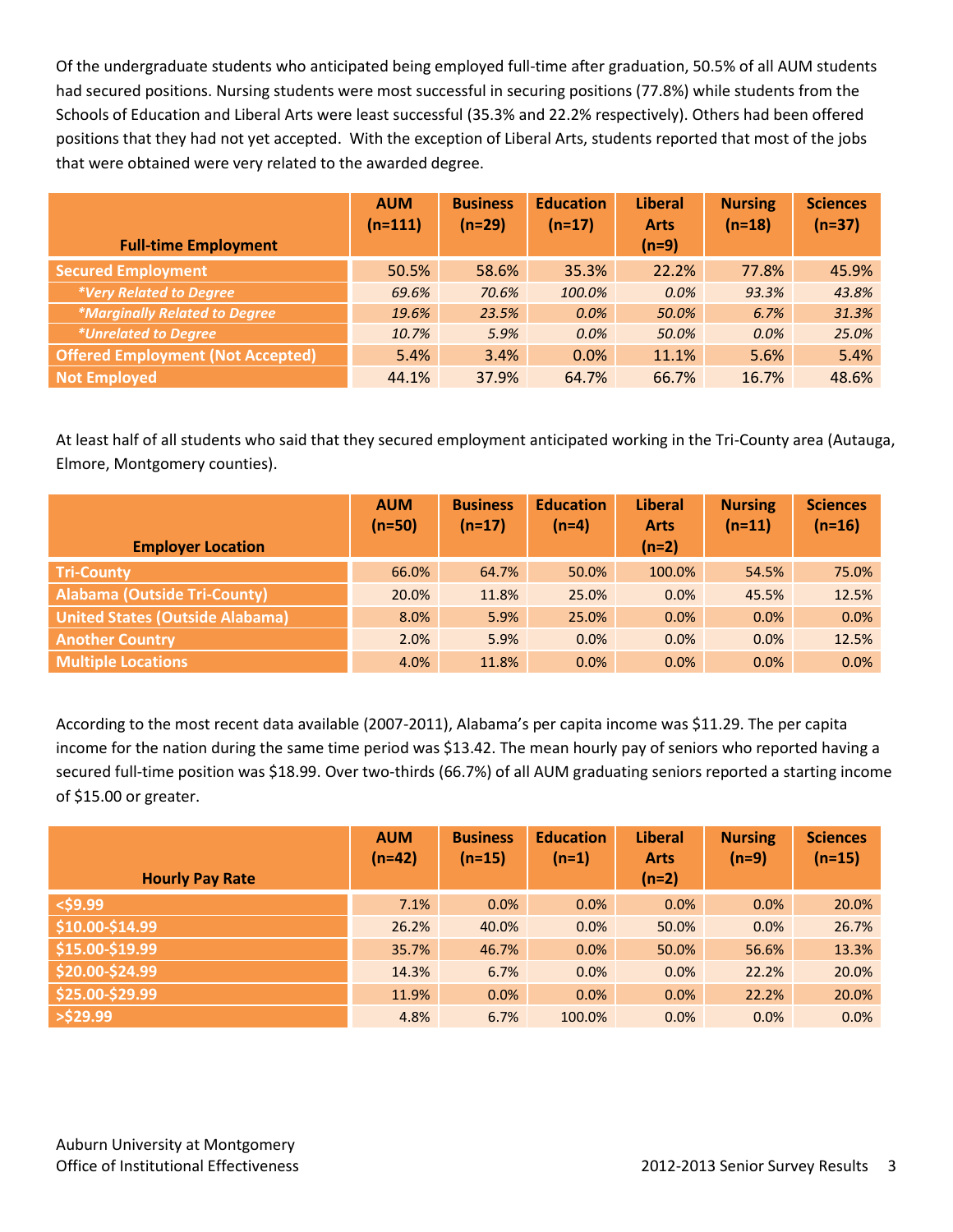Graduating students were asked how they learned of the secured full-time position. Most (33.3%) reported that they learned of the position from friends or family, while many others (27.8%) said they were familiar with the position due to previous employment with the company. Interestingly, it is the overwhelming response of Business students who reported learning of the position from friends or family (52.6%) that influenced the overall distribution. Students in Liberal Arts, Nursing, and Sciences all were more likely to cite previous employment as the way they learned of the position (100.0%, 35.0%, and 35.0%, respectively).

| <b>Learned of Position</b>              | <b>AUM</b><br>$(n=72)$ | <b>Business</b><br>$(n=19)$ | <b>Education</b><br>$(n=11)$ | <b>Liberal</b><br><b>Arts</b><br>$(n=2)$ | <b>Nursing</b><br>$(n=20)$ | <b>Sciences</b><br>$(n=20)$ |
|-----------------------------------------|------------------------|-----------------------------|------------------------------|------------------------------------------|----------------------------|-----------------------------|
|                                         |                        |                             |                              |                                          |                            |                             |
| <b>Campus Interview</b>                 | 2.8%                   | 10.5%                       | 0.0%                         | 0.0%                                     | 0.0%                       | 0.0%                        |
| <b>Direct Contact (By Student)</b>      | 20.8%                  | 10.5%                       | 27.3%                        | 0.0%                                     | 30.0%                      | 20.0%                       |
| <b>Previous Employment with Company</b> | 27.8%                  | 10.5%                       | 18.2%                        | 100.0%                                   | 35.0%                      | 35.0%                       |
| <b>Friends or Family (Network)</b>      | 33.3%                  | 52.6%                       | 27.3%                        | 0.0%                                     | 25.0%                      | 30.0%                       |
| <b>On-line or Print Job Listing</b>     | 11.1%                  | 10.5%                       | 27.3%                        | 0.0%                                     | 5.0%                       | 10.0%                       |
| <b>Family-Run Business</b>              | 2.8%                   | 5.3%                        | 0.0%                         | 0.0%                                     | 5.0%                       | 0.0%                        |
| <b>Center for Career Services</b>       | 1.4%                   | 0.0%                        | 0.0%                         | 0.0%                                     | 0.0%                       | 5.0%                        |

\*Note – n refers to number of responses, not number of responders. Some student indicated multiple methods.

When asked what primarily influenced them to accept a position, seniors reported a wide variety of reasons, including the salary (19.8%), the opportunity for advancement (19.8%), the location of the employer (19.8%), and that it was the first offer received (18.8%) Business students were most influenced by the opportunity for advancement (29.4%); Education students more frequently cited geographic location (28.6%); and students in the School of Sciences were more likely to report being influenced by salary (34.8%). Students in Liberal Arts and Nursing cited a wider variety of influences.

|                                    | <b>AUM</b><br>$(n=96)$ | <b>Business</b><br>$(n=34)$ | <b>Education</b><br>$(n=14)$ | <b>Liberal</b><br><b>Arts</b> | <b>Nursing</b><br>$(n=22)$ | <b>Sciences</b><br>$(n=23)$ |
|------------------------------------|------------------------|-----------------------------|------------------------------|-------------------------------|----------------------------|-----------------------------|
| <b>Influence on Job Acceptance</b> |                        |                             |                              | $(n=3)$                       |                            |                             |
| <b>Previous Employment</b>         | 10.4%                  | 5.9%                        | 7.1%                         | 33.3%                         | 13.6%                      | 13.0%                       |
| <b>First Offer</b>                 | 18.8%                  | 11.8%                       | 21.4%                        | 33.3%                         | 22.7%                      | 21.7%                       |
| <b>Salary</b>                      | 19.8%                  | 17.6%                       | 7.1%                         | 33.3%                         | 13.6%                      | 34.8%                       |
| <b>Geographic Location</b>         | 19.8%                  | 14.7%                       | 28.6%                        | 0.0%                          | 22.7%                      | 21.7%                       |
| <b>Reputation of Company</b>       | 11.5%                  | 20.6%                       | 14.3%                        | 0.0%                          | 4.5%                       | 4.3%                        |
| <b>Opportunity for Advancement</b> | 19.8%                  | 29.4%                       | 21.4%                        | 0.0%                          | 22.7%                      | 4.3%                        |

\*Note – n refers to number of responses, not number of responders. Some student indicated multiple methods.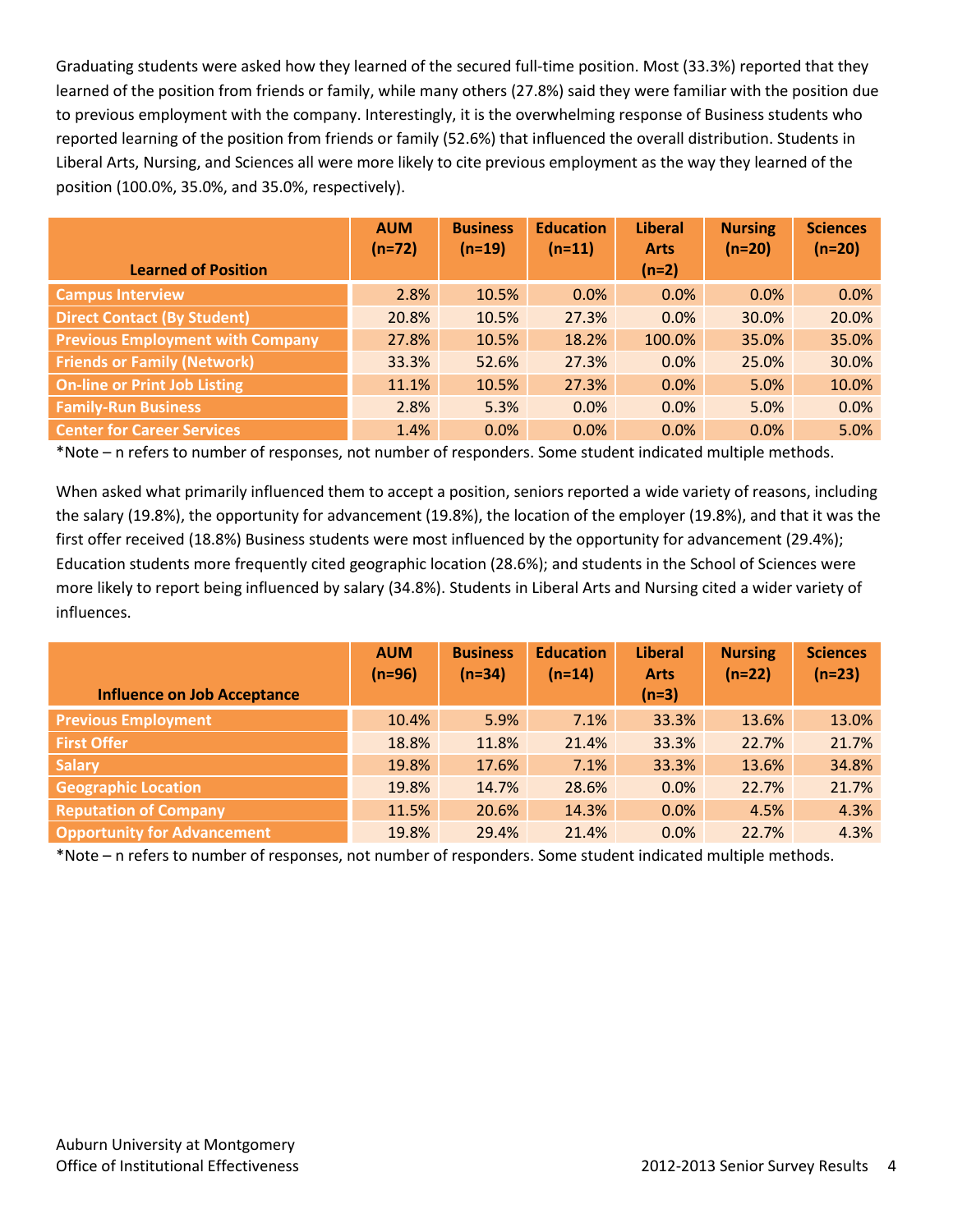Of the students who anticipated attending graduate school, 31.1% were offered admission in programs prior to graduation. Liberal Arts had the highest graduate or professional school placement rate (71.4%).

|                                                                              | <b>AUM</b><br>$(n=74)$ | <b>Business</b><br>$(n=21)$ | <b>Education</b><br>$(n=10)$ | <b>Liberal</b><br><b>Arts</b> | <b>Nursing</b><br>$(n=6)$ | <b>Sciences</b><br>$(n=29)$ |
|------------------------------------------------------------------------------|------------------------|-----------------------------|------------------------------|-------------------------------|---------------------------|-----------------------------|
| <b>Graduate or Professional School</b>                                       |                        |                             |                              | $(n=7)$                       |                           |                             |
| Have been accepted and plan on<br>attending a graduate program               | 28.4%                  | 33.3%                       | 10.0%                        | 71.4%                         | 16.7%                     | 24.1%                       |
| Have been offered admission to at least<br>one program, but haven't accepted | 2.7%                   | 0.0%                        | 0.0%                         | 0.0%                          | 0.0%                      | 6.9%                        |
| Wait listed; will attend if accepted                                         | 5.4%                   | 9.5%                        | 0.0%                         | 14.3%                         | 0.0%                      | 3.4%                        |
| Will begin applying immediately after<br>graduation                          | 23.0%                  | 9.5%                        | 40.0%                        | 0.0%                          | 33.3%                     | 31.0%                       |
| Will not apply immediately, but will<br>apply in the next year               | 37.8%                  | 47.6%                       | 50.0%                        | 0.0%                          | 50.0%                     | 31.0%                       |
| Other/No Answer                                                              | 2.8%                   | 0.0%                        | 0.0%                         | 14.3%                         | 0.0%                      | 3.4%                        |

Overall, a majority of AUM students (89.5%) who were admitted to graduate school said they were accepted by their first choice. Only students in Liberal Arts (33.3%) reported being admitted into a fourth-choice institution.

| <b>Program Choice</b> | <b>AUM</b><br>$(n=19)$ | <b>Business</b><br>$(n=7)$ | <b>Education</b><br>$(n=1)$ | <b>Liberal</b><br><b>Arts</b><br>$(n=3)$ | <b>Nursing</b><br>$(n=1)$ | <b>Sciences</b><br>$(n=7)$ |
|-----------------------|------------------------|----------------------------|-----------------------------|------------------------------------------|---------------------------|----------------------------|
| <b>First</b>          | 89.5%                  | 100.0%                     | $0.0\%$                     | 66.7%                                    | 100.0%                    | 100.0%                     |
| <b>Second</b>         | 5.3%                   | 0.0%                       | 100.0%                      | 0.0%                                     | 0.0%                      | 0.0%                       |
| <b>Third</b>          | 0.0%                   | 0.0%                       | 0.0%                        | 0.0%                                     | 0.0%                      | 0.0%                       |
| <b>Fourth</b>         | 5.3%                   | 0.0%                       | 0.0%                        | 33.3%                                    | 0.0%                      | 0.0%                       |

Slightly more than one-tenth of AUM students (13.0%) reported receiving a graduate assistantship/grantor award for graduate school.

| Award                                        | <b>AUM</b><br>$(n=22)$ | <b>Business</b><br>$(n=7)$ | <b>Education</b><br>$(n=1)$ | <b>Liberal</b><br><b>Arts</b><br>$(n=5)$ | <b>Nursing</b><br>$(n=1)$ | <b>Sciences</b><br>$(n=8)$ |
|----------------------------------------------|------------------------|----------------------------|-----------------------------|------------------------------------------|---------------------------|----------------------------|
| <b>Graduate Assistantship/Grant or Award</b> | 13.0%                  | 14.3%                      | $0.0\%$                     | 20.0%                                    | $0.0\%$                   | 12.5%                      |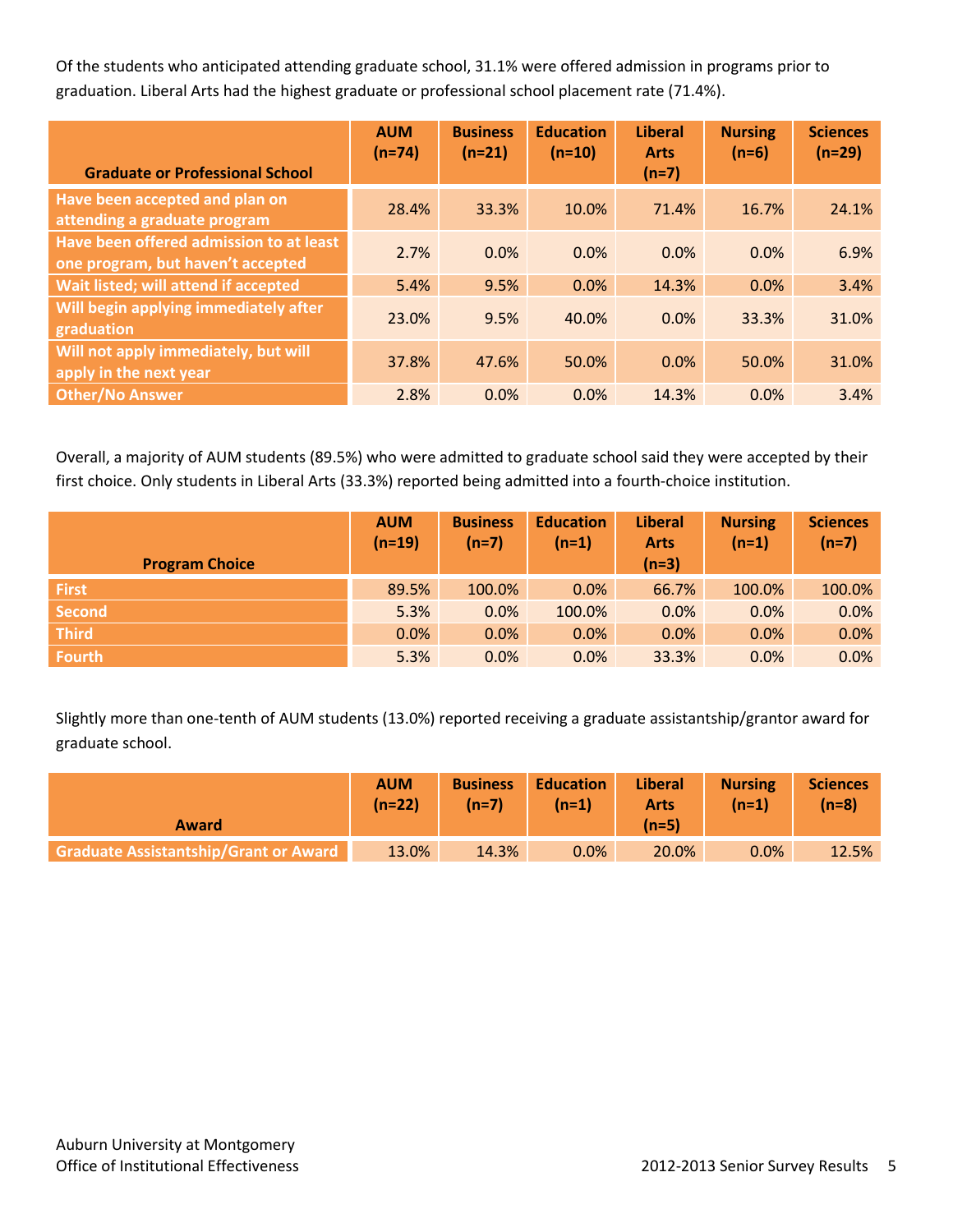A majority of graduating seniors expressed satisfaction that the university assisted them prepare for their postgraduation goals. Similarly, a majority of graduating seniors were satisfied that their overall experiences at AUM prepared them for their post-graduate goals.

| <b>University Assistance Helped Prepare</b><br>for Post-Graduate Goals             | <b>AUM</b><br>$(n=120)$ | <b>Business</b><br>$(n=34)$ | <b>Education</b><br>$(n=18)$ | <b>Liberal</b><br><b>Arts</b><br>$(n=14)$ | <b>Nursing</b><br>$(n=17)$ | <b>Sciences</b><br>$(n=37)$ |
|------------------------------------------------------------------------------------|-------------------------|-----------------------------|------------------------------|-------------------------------------------|----------------------------|-----------------------------|
| Very Satisfied or Somewhat Satisfied                                               | 73.3%                   | 76.5%                       | 88.9%                        | 85.7%                                     | 70.6%                      | 59.5%                       |
| <b>Overall Experiences at AUM Helped</b><br><b>Prepare for Post-Graduate Goals</b> | $(n=132)$               | $(n=36)$                    | $(n=18)$                     | $(n=16)$                                  | $(n=18)$                   | $(n=43)$                    |
| Very Satisfied or Somewhat Satisfied                                               | 78.0%                   | 77.8%                       | 88.9%                        | 87.5%                                     | 72.2%                      | 72.1%                       |

#### *General Undergraduate Experiences*

Graduating seniors were asked how well their general undergraduate experiences at AUM helped them acquire broad competencies. For all items, most respondents reported that they were satisfied (either somewhat satisfied or very satisfied).

| Based on what you know now, how<br>satisfied are you that your general<br>undergraduate experiences at AUM | <b>AUM</b><br>$(n \approx 136)$ | <b>Business</b><br>$(n=39)$ | <b>Education</b><br>$(n \approx 18)$ | <b>Liberal</b><br><b>Arts</b><br>$(n \approx 16)$ | <b>Nursing</b><br>$(n \approx 17)$ | <b>Sciences</b><br>$(n \approx 45)$ |
|------------------------------------------------------------------------------------------------------------|---------------------------------|-----------------------------|--------------------------------------|---------------------------------------------------|------------------------------------|-------------------------------------|
| helped develop an ability to think critically                                                              | 88.1%                           | 95.1%                       | 94.7%                                | 93.8%                                             | 83.3%                              | 79.2%                               |
| helped develop an ability to effectively<br>communicate.                                                   | 90.6%                           | 97.5%                       | 94.7%                                | 93.8%                                             | 83.3%                              | 84.1%                               |
| helped develop interpersonal skills.                                                                       | 89.8%                           | 97.5%                       | 94.7%                                | 93.3%                                             | 83.3%                              | 81.8%                               |
| helped develop an ability to collect and<br>analyze data from a variety of sources.                        | 88.1%                           | 93.0%                       | 94.4%                                | 93.8%                                             | 83.3%                              | 80.9%                               |
| helped use information technology to<br>enhance your intellectual or professional<br>pursuits.             | 84.1%                           | 87.5%                       | 89.5%                                | 86.7%                                             | 83.3%                              | 77.8%                               |
| helped understand international<br>perspectives.                                                           | 87.1%                           | 100.0%                      | 93.3%                                | 93.3%                                             | 87.5%                              | 71.4%                               |
| helped have an awareness of societal<br>issues in today's world.                                           | 86.5%                           | 91.9%                       | 93.8%                                | 93.8%                                             | 82.4%                              | 78.3%                               |
| helped develop and appreciation of the<br>arts.                                                            | 84.7%                           | 88.2%                       | 93.3%                                | 93.8%                                             | 85.7%                              | 73.7%                               |
| helped acquire new skills and knowledge<br>on your own.                                                    | 91.3%                           | 97.6%                       | 94.4%                                | 93.3%                                             | 82.4%                              | 87.0%                               |
| helped gain a broad general education in<br>different fields of knowledge.                                 | 90.6%                           | 97.6%                       | 94.4%                                | 93.8%                                             | 82.4%                              | 84.8%                               |
| challenged you to do your best<br>academically.                                                            | 87.9%                           | 92.3%                       | 94.4%                                | 93.8%                                             | 83.3%                              | 81.3%                               |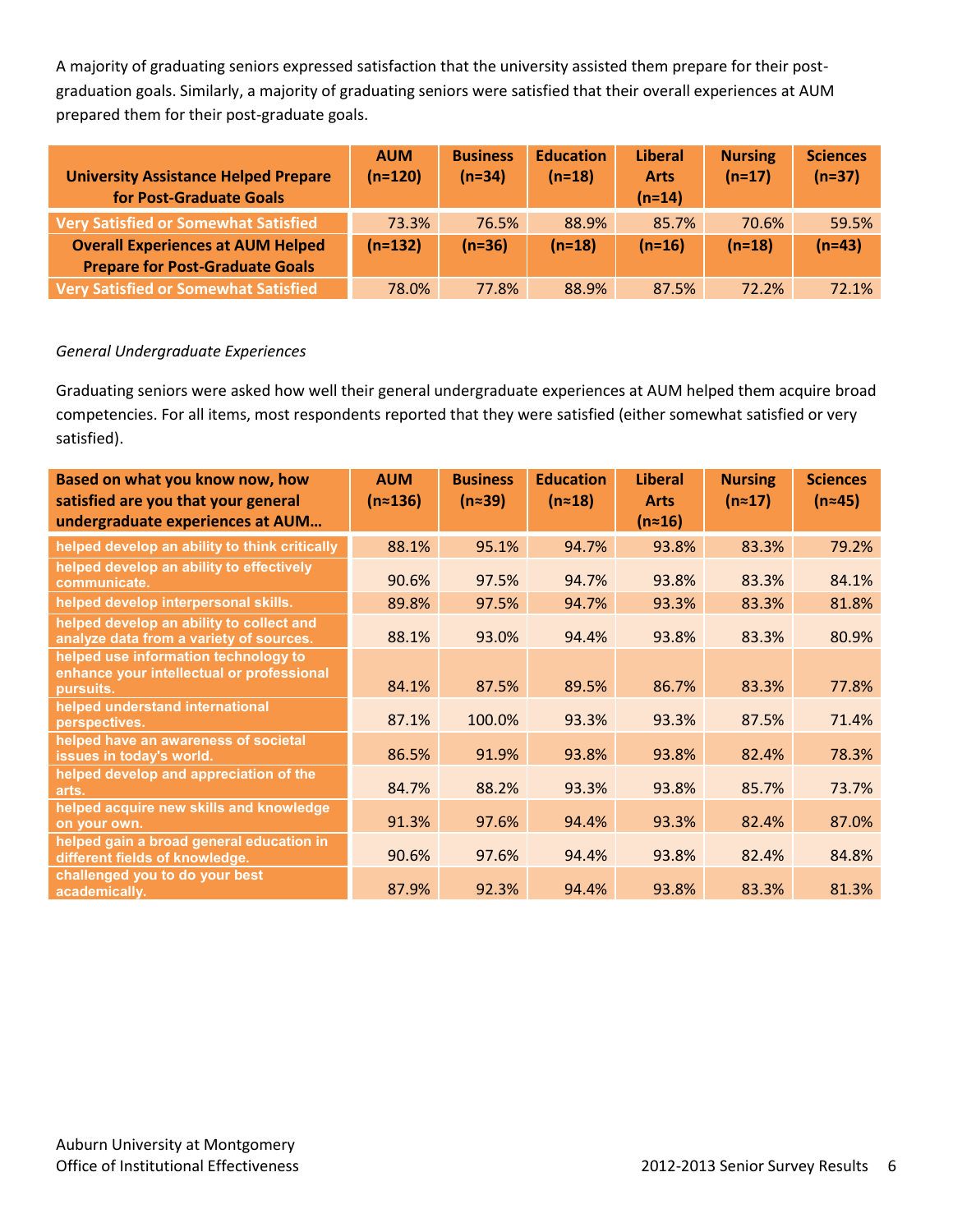#### *Major Field Experiences*

Seniors responded to a series of questions about their experiences in their major. For all items, the majority of students reported that they were satisfied with their experiences (either somewhat satisfied or very satisfied).

| Based on what you know now, how<br>satisfied are you that your experiences<br>in your major field at AUM | <b>AUM</b><br>(n≈140) | <b>Business</b><br>$(n=39)$ | <b>Education</b><br>$(n \approx 19)$ | <b>Liberal</b><br><b>Arts</b><br>$(n \approx 15)$ | <b>Nursing</b><br>$(n \approx 19)$ | <b>Sciences</b><br>$(n \approx 47)$ |
|----------------------------------------------------------------------------------------------------------|-----------------------|-----------------------------|--------------------------------------|---------------------------------------------------|------------------------------------|-------------------------------------|
| helped develop an ability to write                                                                       |                       |                             |                                      |                                                   |                                    |                                     |
| effectively.                                                                                             | 90.0%                 | 97.5%                       | 94.7%                                | 93.3%                                             | 84.2%                              | 82.6%                               |
| helped develop an ability to                                                                             |                       |                             |                                      |                                                   |                                    |                                     |
| communicate effectively.                                                                                 | 88.7%                 | 97.5%                       | 94.7%                                | 93.3%                                             | 84.2%                              | 79.2%                               |
| provided a well-integrated set of                                                                        |                       |                             |                                      |                                                   |                                    |                                     |
| courses.                                                                                                 | 85.4%                 | 85.0%                       | 95.0%                                | 93.8%                                             | 84.2%                              | 79.2%                               |
| provided high-quality instruction.                                                                       | 88.9%                 | 95.0%                       | 94.7%                                | 93.8%                                             | 84.2%                              | 81.6%                               |
| provided high-quality program advising.                                                                  | 81.2%                 | 94.9%                       | 84.2%                                | 86.7%                                             | 83.3%                              | 65.2%                               |
| provided high-quality career advising.                                                                   | 73.7%                 | 78.4%                       | 84.2%                                | 78.6%                                             | 83.3%                              | 59.1%                               |
| provided opportunity for                                                                                 |                       |                             |                                      |                                                   |                                    |                                     |
| communication between faculty and                                                                        |                       |                             |                                      |                                                   |                                    |                                     |
| students regarding needs and concerns.                                                                   | 87.8%                 | 94.4%                       | 94.7%                                | 86.7%                                             | 84.2%                              | 81.6%                               |

#### *Overall AUM Experiences*

Seniors anticipating graduation were asked to rate their satisfaction with their overall experiences at AUM. Students expressed a high degree of satisfaction (somewhat satisfied or very satisfied) with these experiences.

| Thinking about your overall experiences<br>at AUM, please indicate your<br>satisfaction with the following: | <b>AUM</b><br>$(n \approx 138)$ | <b>Business</b><br>$(n \approx 40)$ | <b>Education</b><br>$(n \approx 18)$ | <b>Liberal</b><br><b>Arts</b><br>$(n \approx 16)$ | <b>Nursing</b><br>$(n \approx 19)$ | <b>Sciences</b><br>$(n \approx 45)$ |
|-------------------------------------------------------------------------------------------------------------|---------------------------------|-------------------------------------|--------------------------------------|---------------------------------------------------|------------------------------------|-------------------------------------|
| The accessibility of faculty in general                                                                     | 90.9%                           | 95.2%                               | 94.7%                                | 93.8%                                             | 84.2%                              | 87.0%                               |
| The extent to which the campus                                                                              |                                 |                                     |                                      |                                                   |                                    |                                     |
| environment was free of discrimination                                                                      | 90.9%                           | 95.1%                               | 94.1%                                | 93.3%                                             | 82.4%                              | 87.8%                               |
| Your level of satisfaction with your                                                                        |                                 |                                     |                                      |                                                   |                                    |                                     |
| overall program                                                                                             | 93.6%                           | 95.1%                               | 94.4%                                | 93.8%                                             | 88.9%                              | 93.5%                               |
| Your level of satisfaction with AUM, in                                                                     |                                 |                                     |                                      |                                                   |                                    |                                     |
| general                                                                                                     | 90.4%                           | 94.6%                               | 94.4%                                | 93.8%                                             | 84.2%                              | 86.7%                               |
| That the financial investment was                                                                           |                                 |                                     |                                      |                                                   |                                    |                                     |
| worthwhile                                                                                                  | 89.6%                           | 94.6%                               | 94.1%                                | 93.8%                                             | 84.2%                              | 84.1%                               |
| <b>Your overall AUM experience</b>                                                                          | 91.0%                           | 95.1%                               | 94.7%                                | 87.5%                                             | 84.2%                              | 89.8%                               |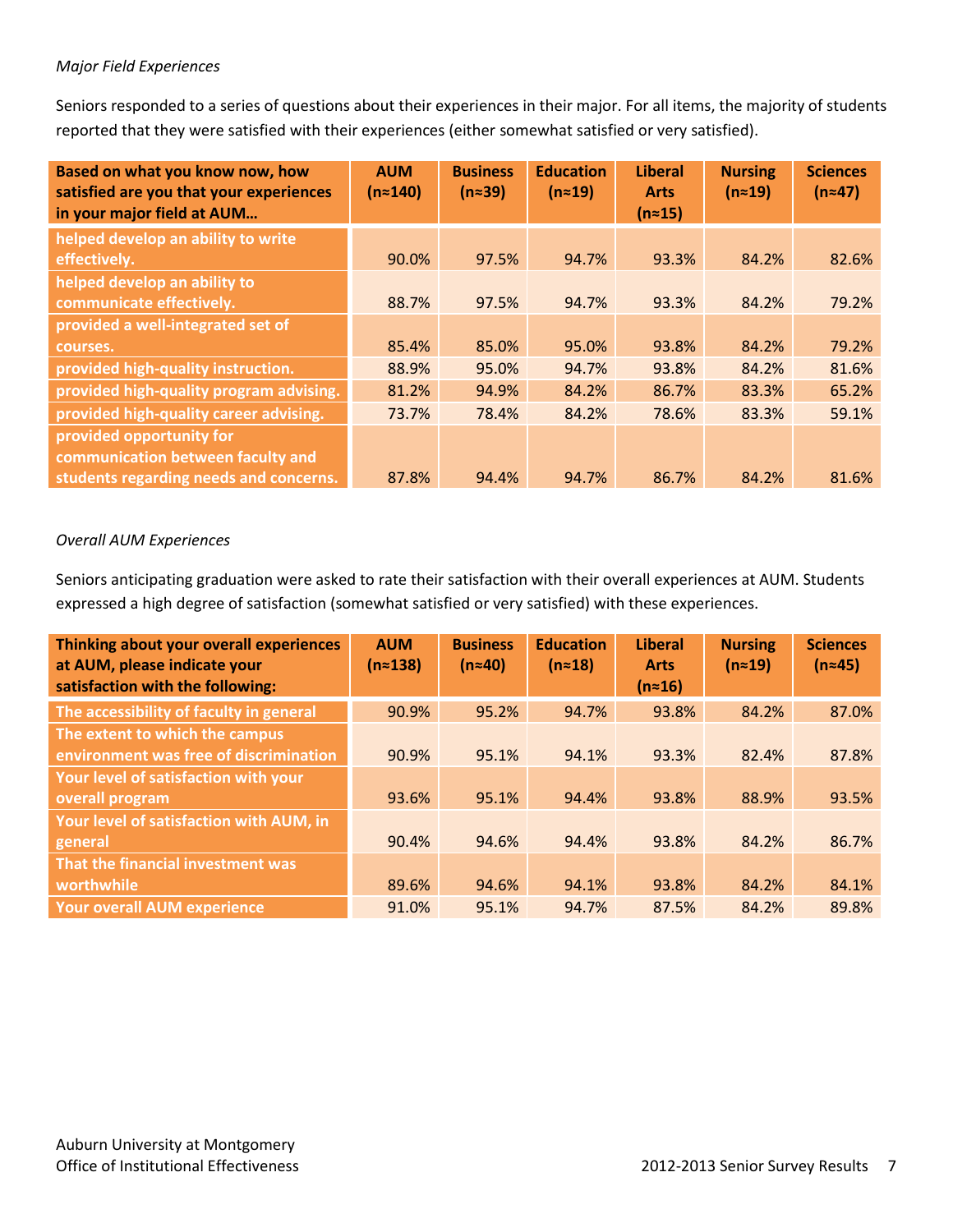#### *Educational Enrichment Activities*

Seniors were asked to report if they participated in activities designed to enhance their educational experiences or to provide a culminating experience. Overall, few students (4.5%) overall reported participating in study abroad opportunities, unless they were in the School of Liberal Arts (29.4%). Graduates of the School of Nursing were overwhelmingly most likely to report engagement in clinical assignments (84.2%) and were most likely to report participating in community service required as part of their program (52.6%). Students in the School of Education were most likely to report participating in arranged internships (95.0%) and practica (75.0%). Students in Liberal Arts and Sciences were more likely to participate in capstone courses (23.5% and 18.5%, respectively) than students in other Schools.

|                                                                            | <b>AUM</b><br>$(n \approx 23)$ | <b>Business</b><br>$(n=4)$ | <b>Education</b><br>$(n \approx 5)$ | <b>Liberal</b><br><b>Arts</b> | <b>Nursing</b><br>$(n \approx 6)$ | <b>Sciences</b><br>$(n \approx 6)$ |
|----------------------------------------------------------------------------|--------------------------------|----------------------------|-------------------------------------|-------------------------------|-----------------------------------|------------------------------------|
| <b>Activities</b>                                                          |                                |                            |                                     | $(n=3)$                       |                                   |                                    |
| Internship Arranged by AUM, School, or<br><b>Department</b>                | 26.3%                          | 17.8%                      | 95.0%                               | 23.5%                         | 15.8%                             | 13.0%                              |
| Internship Not Arranged by AUM, School,<br>or Department                   | 11.5%                          | 13.3%                      | 10.0%                               | 5.9%                          | 5.3%                              | 13.0%                              |
| <b>Practicum</b>                                                           | 17.3%                          | 0.0%                       | 75.0%                               | 23.5%                         | 36.8%                             | 1.9%                               |
| <b>Clinical Assignment</b>                                                 | 14.7%                          | 0.0%                       | 5.0%                                | 5.9%                          | 84.2%                             | 9.3%                               |
| <b>Capstone Course</b>                                                     | 12.8%                          | 13.3%                      | 0.0%                                | 23.5%                         | 0.0%                              | 18.5%                              |
| <b>Study Abroad</b>                                                        | 4.5%                           | 4.4%                       | 0.0%                                | 29.4%                         | 0.0%                              | 0.0%                               |
| <b>Community Service as Part of a Course</b>                               | 12.2%                          | 2.2%                       | 10.0%                               | 0.0%                          | 57.9%                             | 9.3%                               |
| <b>Program Required Community Service</b>                                  | 9.6%                           | 4.4%                       | 0.0%                                | 5.9%                          | 52.6%                             | 3.7%                               |
| <b>Community Service as Part of an AUM</b><br><b>Organization or Group</b> | 21.2%                          | 15.6%                      | 20.0%                               | 29.4%                         | 21.1%                             | 24.1%                              |

Totals do not add up to 100%, since multiple responses were allowed.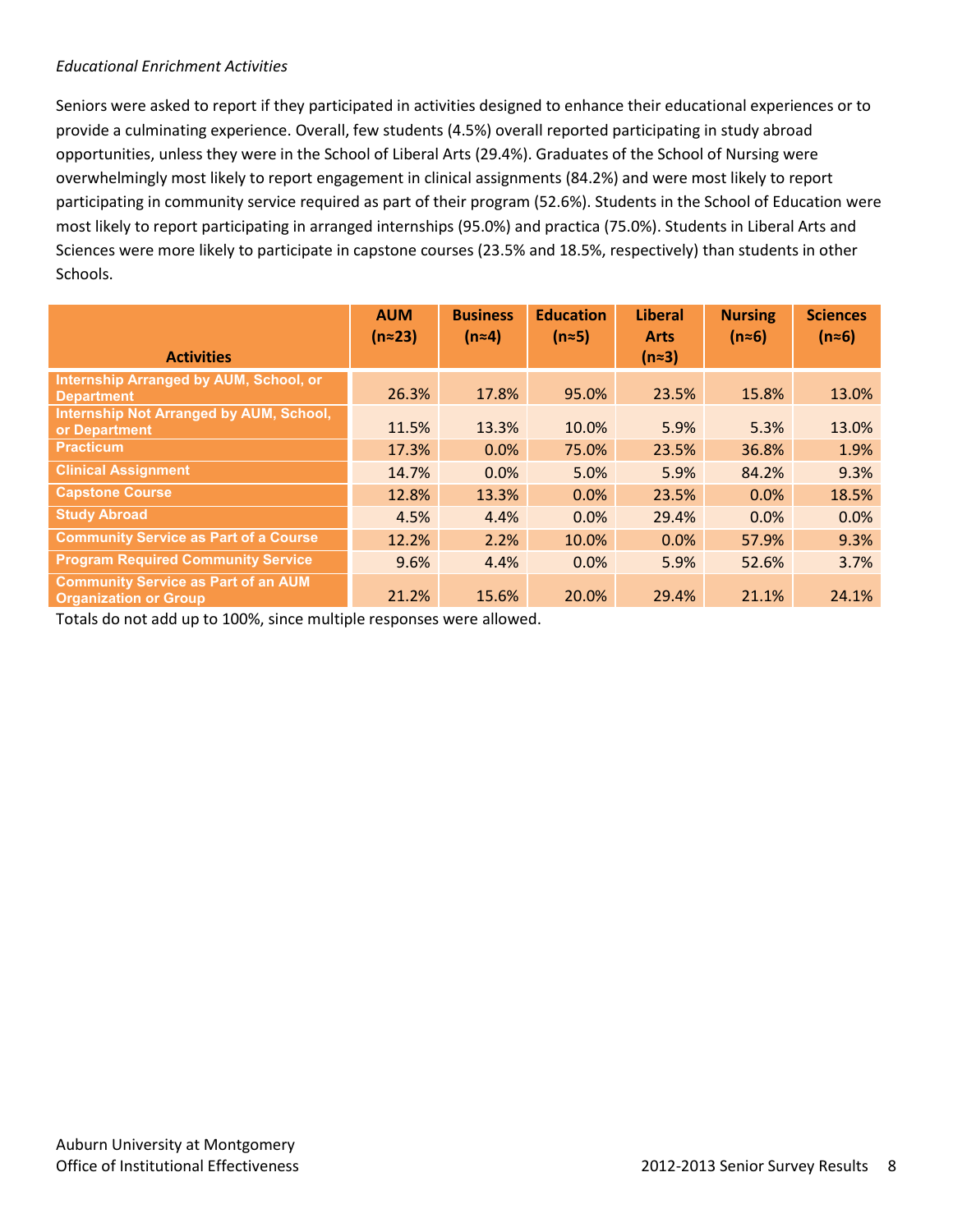#### *AUM Sentiment*

Graduating seniors were asked two questions to determine their sentiment for AUM. One asked if students would attend AUM again if they had to do it again. Almost two-thirds or more of the respondents in all schools said they would. The second question asked if students would recommend AUM to others. Over four-fifths of the respondents in each school agreed that they would recommend AUM.



**Thinking about your overall experiences at AUM, would you start over if you had to do it again?** 

#### **Thinking about your overall experiences at AUM, would you recommend AUM to others?**

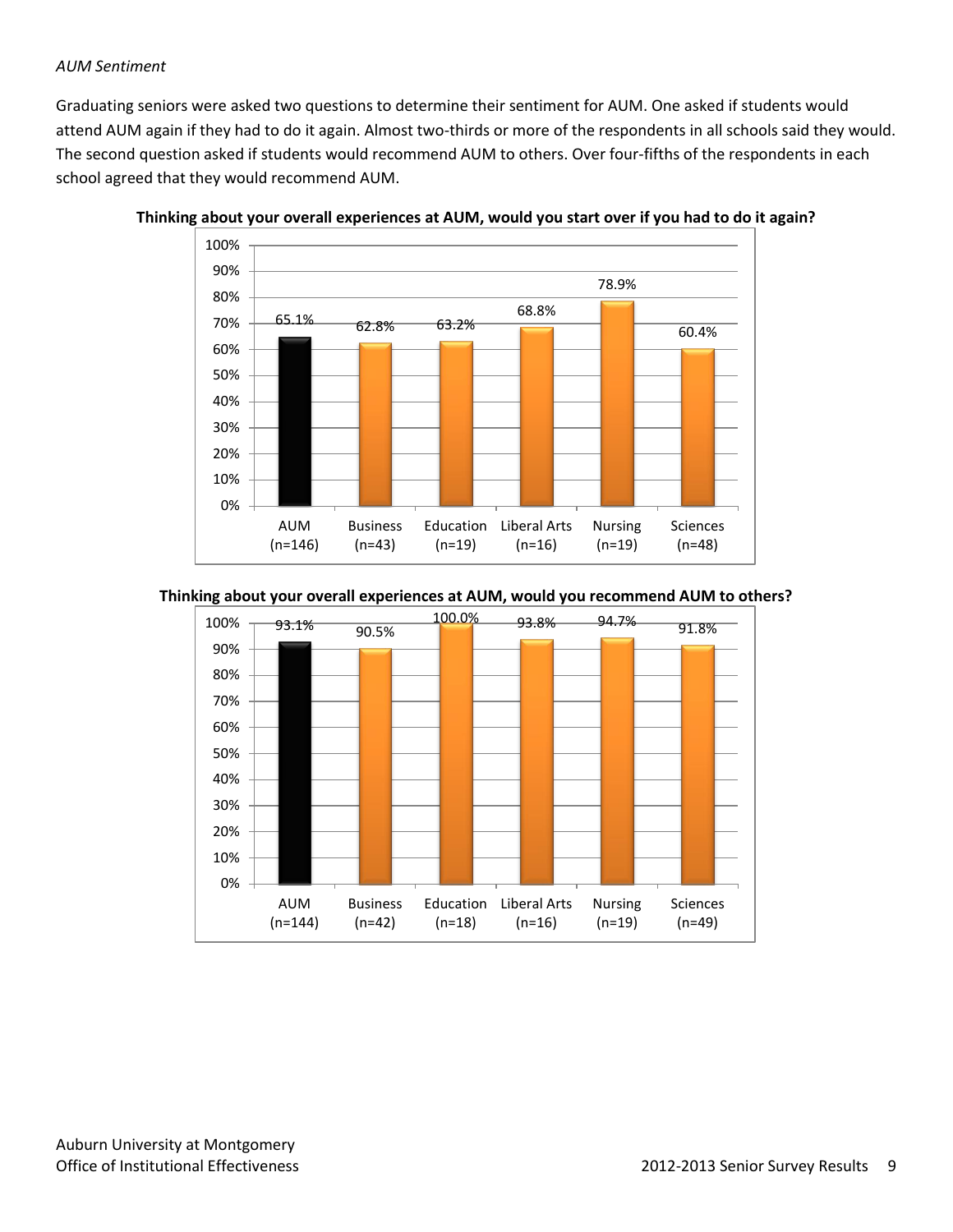## **Graduate Results**

#### *Post-graduation Plans*

Graduate students were asked if they planned on obtaining further education or gaining employment after graduation. Over three-fourths of the respondents in each school anticipated working full-time after graduation. Many of these students also anticipated attaining further graduate education. The exception was in Liberal Arts, where the one respondent reported plans to attend graduate school.

|                                                                                 | <b>AUM</b><br>$(n=85)$ | <b>Business</b><br>$(n=12)$ | <b>Education</b><br>$(n=45)$ | <b>Liberal</b><br><b>Arts</b><br>$(n=1)$ | <b>Nursing</b><br>$(n=0)$ | <b>Sciences</b><br>$(n=26)$ |
|---------------------------------------------------------------------------------|------------------------|-----------------------------|------------------------------|------------------------------------------|---------------------------|-----------------------------|
| <b>Full-time Employment</b>                                                     | 57.6%                  | 66.7%                       | 62.2%                        | 0.0%                                     |                           | 46.2%                       |
| <b>Part-time Employment</b>                                                     | 2.4%                   | 8.3%                        | 0.0%                         | 0.0%                                     |                           | 3.8%                        |
| <b>Graduate/Professional School</b>                                             | 7.1%                   | 0.0%                        | 4.4%                         | 100.0%                                   |                           | 11.5%                       |
| <b>Full-time Employment</b><br>and<br><b>Additional Undergraduate Education</b> | 1.2%                   | 0.0%                        | 2.2%                         | 0.0%                                     |                           | 0.0%                        |
| <b>Full-time Employment</b><br>and<br><b>Graduate/Professional School</b>       | 28.2%                  | 16.7%                       | 28.9%                        | 0.0%                                     |                           | 34.6%                       |
| <b>Other</b>                                                                    | 3.6%                   | 8.3%                        | 2.2%                         | 0.0%                                     |                           | 3.8%                        |

Of the students who anticipated being employed full-time after graduation, most had already secured positions. Students in the School of Business were most likely to report having secured employment (80.0%), while students in the School of Sciences were least likely to do so (58.0%). Almost all of the positions reported to be secured were at least marginally related to the degree received by the respondent.

|                                          | <b>AUM</b><br>$(n=71)$ | <b>Business</b><br>$(n=10)$ | <b>Education</b><br>$(n=41)$ | <b>Liberal</b><br><b>Arts</b> | <b>Nursing</b><br>$(n=0)$ | <b>Sciences</b><br>$(n=19)$ |
|------------------------------------------|------------------------|-----------------------------|------------------------------|-------------------------------|---------------------------|-----------------------------|
| <b>Full-time Employment</b>              |                        |                             |                              | $(n=0)$                       |                           |                             |
| <b>Secured Employment</b>                | 66.2%                  | 80.0%                       | 68.3%                        |                               |                           | 58.0%                       |
| *Very Related to Degree                  | 65.2%                  | 37.5%                       | 81.5%                        |                               |                           | 40.0%                       |
| <i>*Marginally Related to Degree</i>     | 23.4%                  | 62.5%                       | 11.1%                        |                               |                           | 30.0%                       |
| <i>*Unrelated to Degree</i>              | 10.6%                  | 0.0%                        | 7.4%                         |                               |                           | 30.0%                       |
| <b>Offered Employment (Not Accepted)</b> | 2.8%                   | 0.0%                        | 2.4%                         |                               |                           | 0.0%                        |
| <b>Not Employed</b>                      | 31.0%                  | 20.0%                       | 29.3%                        |                               |                           | 42.1%                       |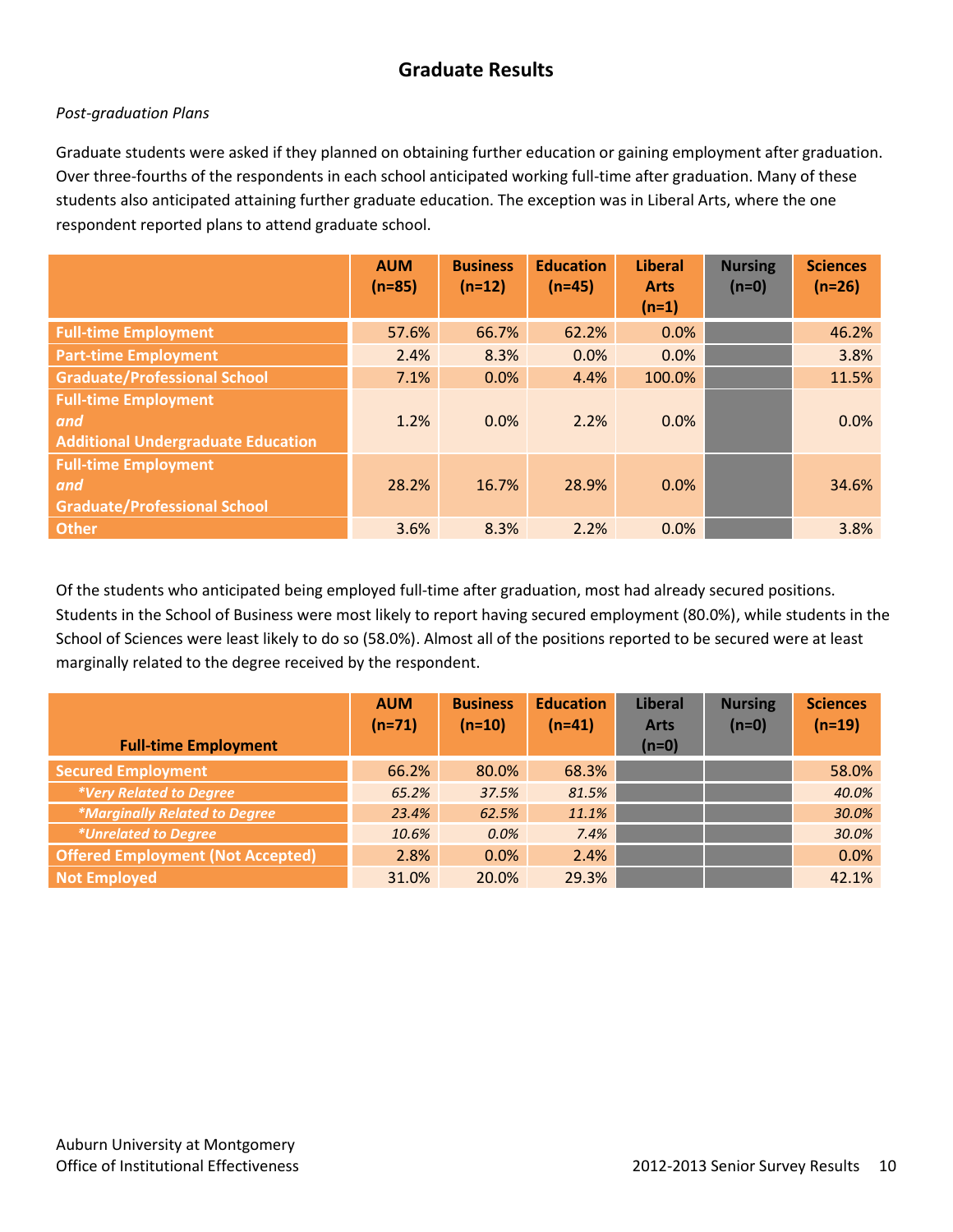The majority (70.5%) of all students who said that they secured employment anticipated working in the Tri-County area (Autauga, Elmore, Montgomery counties). Only 4.5% reported that they expected to work outside of Alabama (but within the United States). No student said that they accepted a position outside of the United States.

|                                        | <b>AUM</b><br>$(n=44)$ | <b>Business</b><br>$(n=8)$ | <b>Education</b><br>$(n=25)$ | <b>Liberal</b><br><b>Arts</b> | <b>Nursing</b><br>$(n=0)$ | <b>Sciences</b><br>$(n=10)$ |
|----------------------------------------|------------------------|----------------------------|------------------------------|-------------------------------|---------------------------|-----------------------------|
| <b>Employer Location</b>               |                        |                            |                              | $(n=0)$                       |                           |                             |
| <b>Tri-County</b>                      | 70.5%                  | 87.5%                      | 72.0%                        |                               |                           | 50.0%                       |
| <b>Alabama (Outside Tri-County)</b>    | 25.0%                  | 12.5%                      | 28.0%                        |                               |                           | 30.0%                       |
| <b>United States (Outside Alabama)</b> | 4.5%                   | 0.0%                       | 0.0%                         |                               |                           | 20.0%                       |

According to the most recent data available (2007-2011), the per capita income for Alabama was \$11.29. The per capita income for the nation during the same time period was \$13.42. The average hourly income of graduate students who reported securing a full-time job was \$19.14. Over four-fifths (87.8%) of all AUM graduate students reported a starting income of \$15.00 or greater.

|                        | <b>AUM</b><br>$(n=33)$ | <b>Business</b><br>$(n=5)$ | <b>Education</b><br>$(n=19)$ | <b>Liberal</b><br><b>Arts</b> | <b>Nursing</b><br>$(n=0)$ | <b>Sciences</b><br>$(n=8)$ |
|------------------------|------------------------|----------------------------|------------------------------|-------------------------------|---------------------------|----------------------------|
| <b>Hourly Pay Rate</b> |                        |                            |                              | $(n=0)$                       |                           |                            |
| $<$ \$9.99             | 3.0%                   | 0.0%                       | 0.0%                         |                               |                           | 12.5%                      |
| \$10.00-\$14.99        | 9.1%                   | 20.0%                      | 5.3%                         |                               |                           | 12.5%                      |
| \$15.00-\$19.99        | 42.4%                  | 40.0%                      | 52.6%                        |                               |                           | 25.0%                      |
| \$20.00-\$24.99        | 30.3%                  | 0.0%                       | 31.6%                        |                               |                           | 37.5%                      |
| \$25.00-\$29.99        | 12.1%                  | 40.0%                      | 10.5%                        |                               |                           | 0.0%                       |
| $>$ \$29.99            | 3.0%                   | 0.0%                       | 0.0%                         |                               |                           | 12.5%                      |

Graduating graduate students were asked how they learned of the secured full-time position. Most (34.5%) reported that they learned of the position from friends or family, while over a quarter (25.5%) said they found the position through an on-line or print job listing. Half (50.0%) of the School of Business usiness graduates responses indicated that jobs were found through job listings.

|                                         | <b>AUM</b><br>$(n=55)$ | <b>Business</b><br>$(n=8)$ | <b>Education</b><br>$(n=32)$ | <b>Liberal</b><br><b>Arts</b> | <b>Nursing</b><br>$(n=0)$ | <b>Sciences</b><br>$(n=12)$ |
|-----------------------------------------|------------------------|----------------------------|------------------------------|-------------------------------|---------------------------|-----------------------------|
| <b>Learned of Position</b>              |                        |                            |                              | $(n=0)$                       |                           |                             |
| <b>Campus Interview</b>                 | 0.0%                   | 0.0%                       | 0.0%                         |                               |                           | 0.0%                        |
| <b>Direct Contact (By Student)</b>      | 0.0%                   | 0.0%                       | 0.0%                         |                               |                           | 0.0%                        |
| <b>Previous Employment with Company</b> | 12.7%                  | 0.0%                       | 15.6%                        |                               |                           | 16.7%                       |
| <b>Friends or Family (Network)</b>      | 34.5%                  | 37.5%                      | 37.5%                        |                               |                           | 16.7%                       |
| <b>On-line or Print Job Listing</b>     | 25.5%                  | 50.0%                      | 15.6%                        |                               |                           | 33.3%                       |
| <b>Family-Run Business</b>              | 23.6%                  | 0.0%                       | 28.1%                        |                               |                           | 33.3%                       |
| <b>Center for Career Services</b>       | 3.6%                   | 12.5%                      | 3.1%                         |                               |                           | 0.0%                        |

\*Note – n refers to number of responses, not number of responders. Some student indicated multiple methods.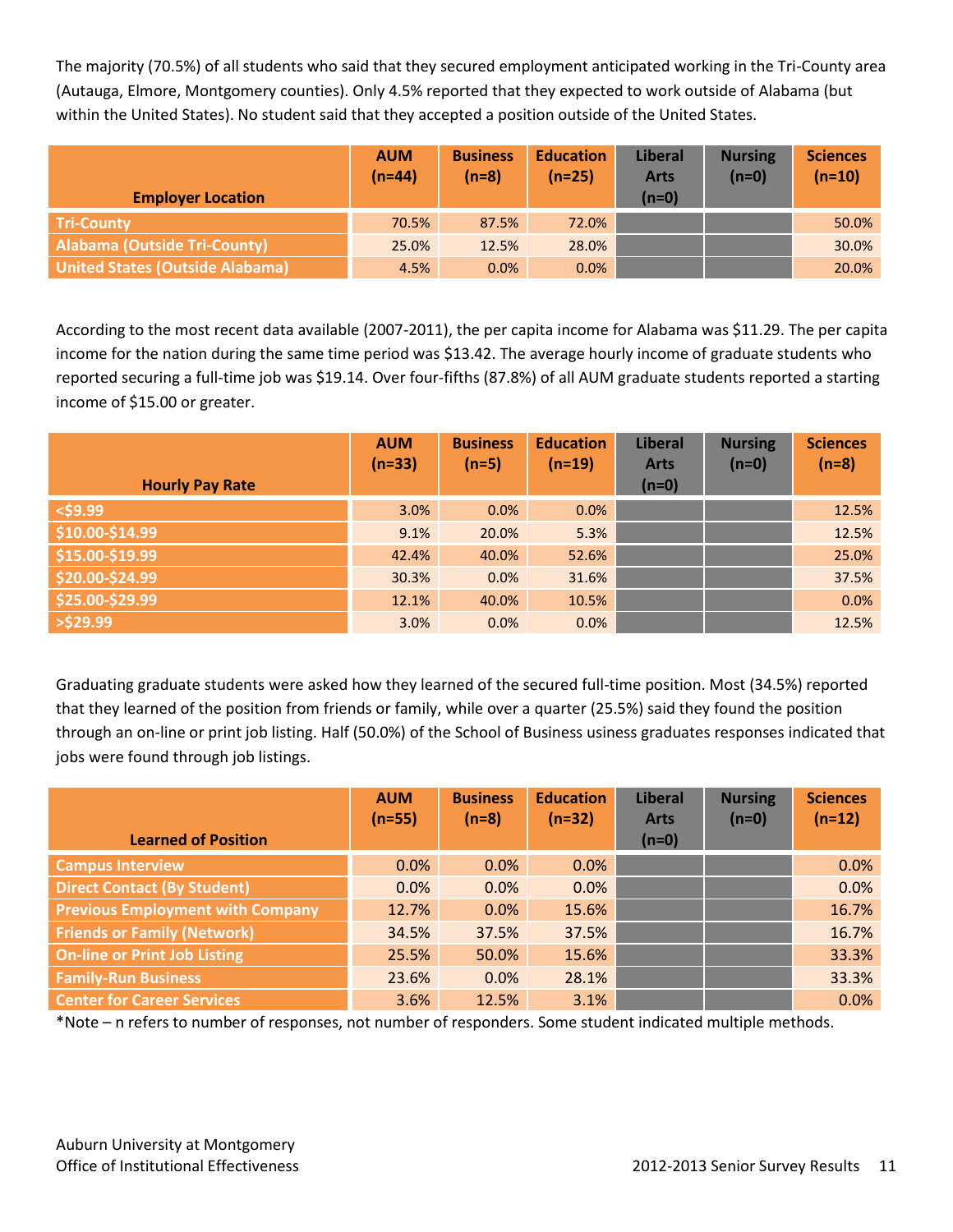When asked what primarily influenced them to accept a position, graduate students reported a wide variety of reasons. One-fourth (25.0%) of the responses indicated that the primary influence was opportunity for advancement. This held true for both Business responses (33.3%) and responses from School of Sciences graduates (33.3%). Salary was the second most commonly cited influence (22.6%) among all students, and also among School of Education students (23.4%).

|                                    | <b>AUM</b><br>$(n=84)$ | <b>Business</b><br>$(n=15)$ | <b>Education</b><br>$(n=47)$ | <b>Liberal</b><br><b>Arts</b> | <b>Nursing</b><br>$(n=0)$ | <b>Sciences</b><br>$(n=18)$ |
|------------------------------------|------------------------|-----------------------------|------------------------------|-------------------------------|---------------------------|-----------------------------|
| <b>Influence on Job Acceptance</b> |                        |                             |                              | $(n=0)$                       |                           |                             |
| <b>Previous Employment</b>         | 8.3%                   | 6.7%                        | 8.5%                         |                               |                           | 5.6%                        |
| <b>First Offer</b>                 | 16.7%                  | 6.7%                        | 21.3%                        |                               |                           | 16.7%                       |
| <b>Salary</b>                      | 22.6%                  | 26.7%                       | 23.4%                        |                               |                           | 22.2%                       |
| <b>Geographic Location</b>         | 16.7%                  | 20.0%                       | 17.0%                        |                               |                           | 11.1%                       |
| <b>Reputation of Company</b>       | 10.7%                  | 6.7%                        | 10.6%                        |                               |                           | 11.1%                       |
| <b>Opportunity for Advancement</b> | 25.0%                  | 33.3%                       | 19.1%                        |                               |                           | 33.3%                       |

\*Note – n refers to number of responses, not number of responders. Some student indicated multiple methods.

Of the graduate students who anticipated attending additional graduate school, 38.5% were offered admission in programs prior to graduation. The School of Sciences had the highest graduate or professional school placement rate (45.5%).

|                                                                | <b>AUM</b><br>$(n=26)$ | <b>Business</b><br>$(n=1)$ | <b>Education</b><br>$(n=13)$ | <b>Liberal</b><br><b>Arts</b> | <b>Nursing</b><br>$(n=0)$ | <b>Sciences</b><br>$(n=11)$ |
|----------------------------------------------------------------|------------------------|----------------------------|------------------------------|-------------------------------|---------------------------|-----------------------------|
| <b>Graduate or Professional School</b>                         |                        |                            |                              | $(n=1)$                       |                           |                             |
| Have been accepted and plan on<br>attending a graduate program | 38.5%                  | 0.0%                       | 38.5%                        | $0\%$                         |                           | 45.5%                       |
| Wait listed; will attend if accepted                           | 7.7%                   | 0.0%                       | 7.7%                         | 0%                            |                           | 9.1%                        |
| Will begin applying immediately after<br>graduation            | 23.1%                  | 0.0%                       | 30.8%                        | $0\%$                         |                           | 18.2%                       |
| Will not apply immediately, but will<br>apply in the next year | 23.1%                  | 100.0%                     | 15.4%                        | 100.0%                        |                           | 18.2%                       |
| <b>Other/No Answer</b>                                         | 7.7%                   | 0.0%                       | 7.7%                         | $0\%$                         |                           | 9.1%                        |

Overall, a majority of AUM graduate students (70.0%) who were admitted to graduate school said they were accepted by their first choice. All (100.0%) students reported being accepted by one of their top three choice institutions.

| <b>Program Choice</b> | <b>AUM</b><br>$(n=10)$ | <b>Business</b><br>$(n=0)$ | <b>Education</b><br>$(n=5)$ | <b>Liberal</b><br><b>Arts</b><br>$(n=0)$ | <b>Nursing</b><br>$(n=0)$ | <b>Sciences</b><br>$(n=5)$ |
|-----------------------|------------------------|----------------------------|-----------------------------|------------------------------------------|---------------------------|----------------------------|
| <b>First</b>          | 70.0%                  |                            | 80.0%                       |                                          |                           | 60.0%                      |
| Second                | 20.0%                  |                            | 20.0%                       |                                          |                           | 20.0%                      |
| <b>Third</b>          | 10.0%                  |                            | 0.0%                        |                                          |                           | 20.0%                      |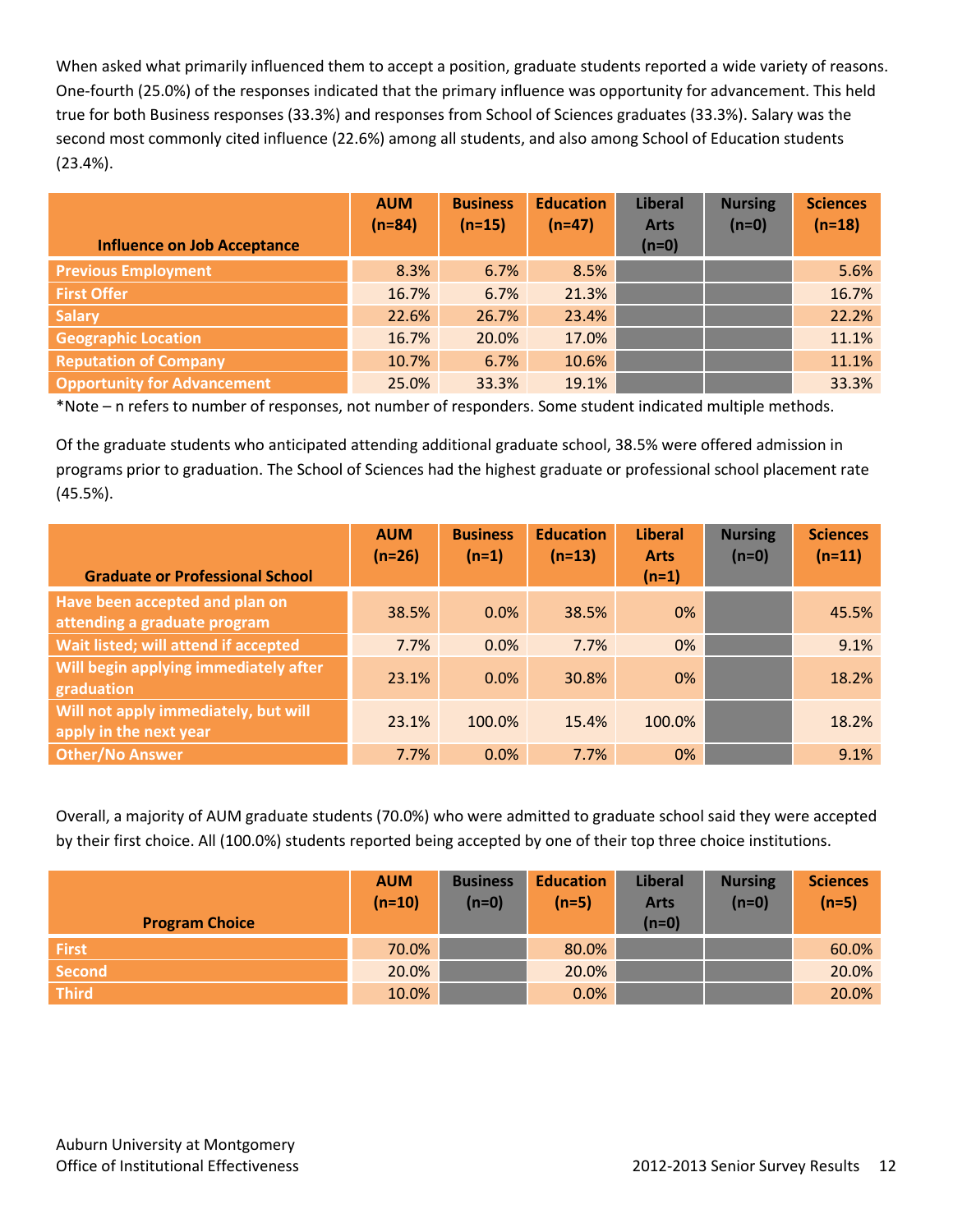Almost one-third (30.0%) of all AUM students reported receiving a graduate assistantship/grantor award for graduate school. All of these students were graduates of the School of Sciences (60.0%).

| <b>Award</b>                                 | <b>AUM</b><br>$(n=10)$ | <b>Business</b><br>$(n=0)$ | <b>Education</b><br>$(n=5)$ | <b>Liberal</b><br><b>Arts</b><br>$(n=0)$ | <b>Nursing</b><br>$(n=0)$ | <b>Sciences</b><br>$(n=5)$ |
|----------------------------------------------|------------------------|----------------------------|-----------------------------|------------------------------------------|---------------------------|----------------------------|
| <b>Graduate Assistantship/Grant or Award</b> | 30.0%                  |                            | $0.0\%$                     |                                          |                           | 60.0%                      |

For all schools, a majority of graduate level students graduating expressed satisfaction that the university as well as their overall experiences at AUM assisted them prepare for their post-graduation goals.

| <b>University Assistance Helped Prepare</b><br>for Post-Graduate Goals | <b>AUM</b><br>$(n=61)$ | <b>Business</b><br>$(n=9)$ | <b>Education</b><br>$(n=27)$ | <b>Liberal</b><br><b>Arts</b><br>$(n=1)$ | <b>Nursing</b><br>$(n=0)$ | <b>Sciences</b><br>$(n=23)$ |
|------------------------------------------------------------------------|------------------------|----------------------------|------------------------------|------------------------------------------|---------------------------|-----------------------------|
| <b>Very Satisfied or Somewhat Satisfied</b>                            | 70.5%                  | 66.7%                      | 77.8%                        | $100.0\%$                                |                           | 60.9%                       |
| <b>Overall Experiences at AUM Helped</b>                               | $(n=71)$               | $(n=9)$                    | $(n=35)$                     | $(n=1)$                                  | $(n=0)$                   | $(n=25)$                    |
| <b>Prepare for Post-Graduate Goals</b>                                 |                        |                            |                              |                                          |                           |                             |
| <b>Very Satisfied or Somewhat Satisfied</b>                            | 64.7%                  | 77.8%                      | 80.0%                        | 100.0%                                   |                           | 72.0%                       |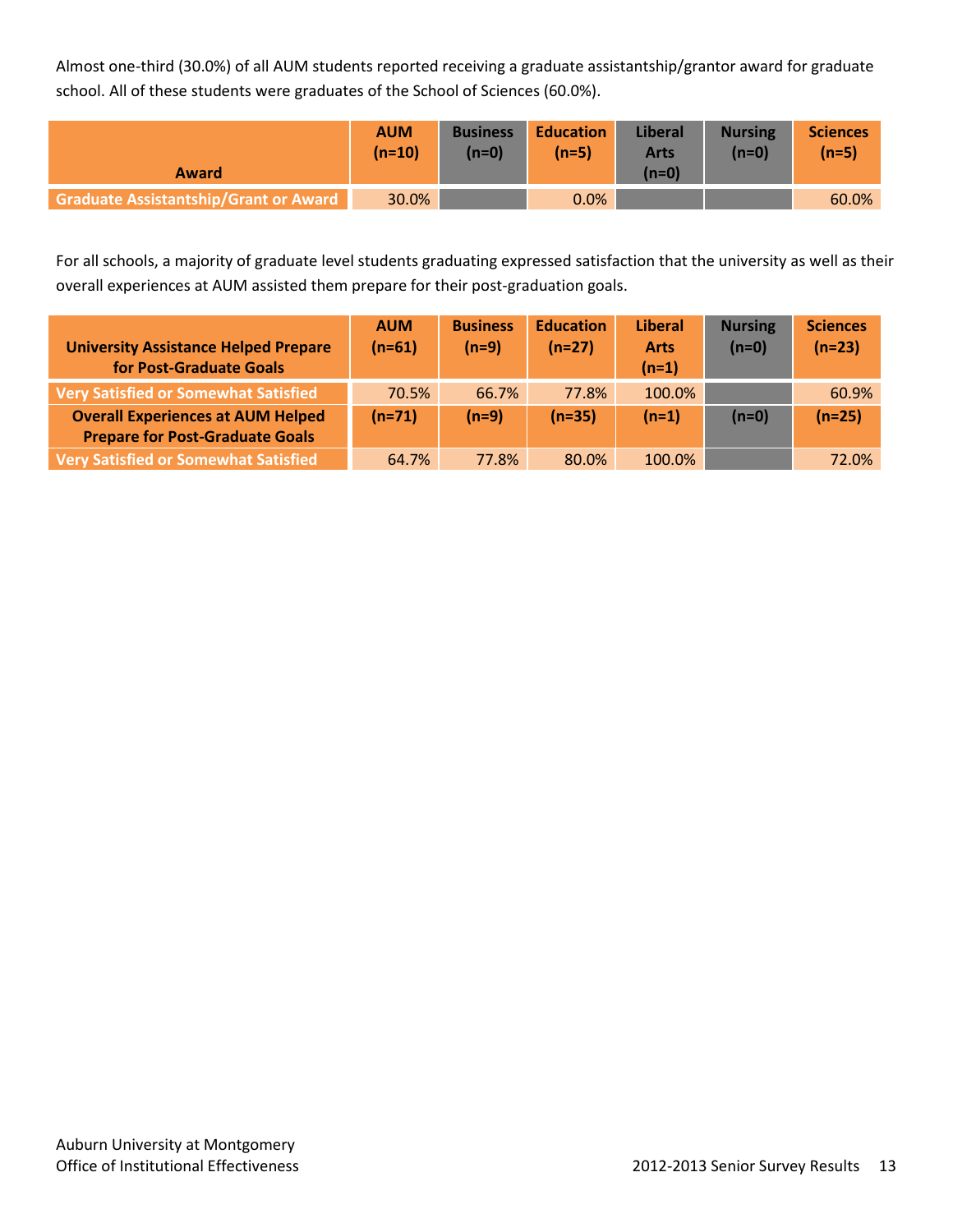#### *Major Field Experiences*

Graduate students responded to a series of questions about their experiences in their major. For most items, the majority of students reported that they were satisfied with their experiences (either somewhat satisfied or very satisfied).

| Based on what you know now, how<br>satisfied are you that your experiences<br>in your major field at AUM:     | <b>AUM</b><br>$(n \approx 75)$ | <b>Business</b><br>$(n \approx 10)$ | <b>Education</b><br>$(n \approx 39)$ | <b>Liberal</b><br><b>Arts</b><br>$(n=1)$ | <b>Nursing</b><br>$(n \approx 0)$ | <b>Sciences</b><br>$(n \approx 25)$ |
|---------------------------------------------------------------------------------------------------------------|--------------------------------|-------------------------------------|--------------------------------------|------------------------------------------|-----------------------------------|-------------------------------------|
| Helped develop an ability to write<br>effectively                                                             | 89.2%                          | 90.0%                               | 97.3%                                | 100.0%                                   |                                   | 76.0%                               |
| Helped develop an ability to effectively<br>communicate orally                                                | 89.6%                          | 90.0%                               | 97.5%                                | 100.0%                                   |                                   | 76.0%                               |
| Provided a well-integrated set of<br><b>courses</b>                                                           | 85.0%                          | 90.9%                               | 92.7%                                | 100.0%                                   |                                   | 69.2%                               |
| <b>Provided high-quality instruction</b>                                                                      | 86.6%                          | 90.9%                               | 93.0%                                | 100.0%                                   |                                   | 73.1%                               |
| Provided high-quality program advising                                                                        | 74.3%                          | 66.7%                               | 79.5%                                | 100.0%                                   |                                   | 66.7%                               |
| <b>Provided high-quality career advising</b>                                                                  | 73.8%                          | 57.1%                               | 83.3%                                | 100.0%                                   |                                   | 63.6%                               |
| <b>Provided opportunity for</b><br>communication between faculty and<br>students regarding needs and concerns | 85.7%                          | 72.7%                               | 95.0%                                | 100.0%                                   |                                   | 75.0%                               |

#### *Overall AUM Experiences*

Graduate students were asked to rate their satisfaction with their overall experiences at AUM. They expressed a high degree of satisfaction (somewhat satisfied or very satisfied) with these experiences.

| Thinking about your overall experiences<br>at AUM, please indicate your<br>satisfaction with the following: | <b>AUM</b><br>$(n \approx 81)$ | <b>Business</b><br>$(n \approx 10)$ | <b>Education</b><br>$(n \approx 42)$ | <b>Liberal</b><br><b>Arts</b><br>$(n=1)$ | <b>Nursing</b><br>$(n \approx 0)$ | <b>Sciences</b><br>$(n \approx 25)$ |
|-------------------------------------------------------------------------------------------------------------|--------------------------------|-------------------------------------|--------------------------------------|------------------------------------------|-----------------------------------|-------------------------------------|
| The accessibility of faculty in general                                                                     | 90.0%                          | 90.0%                               | 97.6%                                | 100.0%                                   |                                   | 76.9%                               |
| The extent to which the campus<br>environment was free of discrimination                                    | 89.0%                          | 87.5%                               | 95.1%                                | 100.0%                                   |                                   | 77.3%                               |
| Your level of satisfaction with your<br>overall program                                                     | 82.9%                          | 81.8%                               | 88.6%                                | 100.0%                                   |                                   | 72.0%                               |
| Your level of satisfaction with AUM, in<br>general                                                          | 87.0%                          | 77.8%                               | 95.2%                                | 100.0%                                   |                                   | 75.0%                               |
| That the financial investment was<br>worthwhile                                                             | 84.4%                          | 70.0%                               | 95.0%                                | 100.0%                                   |                                   | 72.0%                               |
| <b>Your overall AUM experience</b>                                                                          | 84.0%                          | 81.8%                               | 90.7%                                | 100.0%                                   |                                   | 72.0%                               |